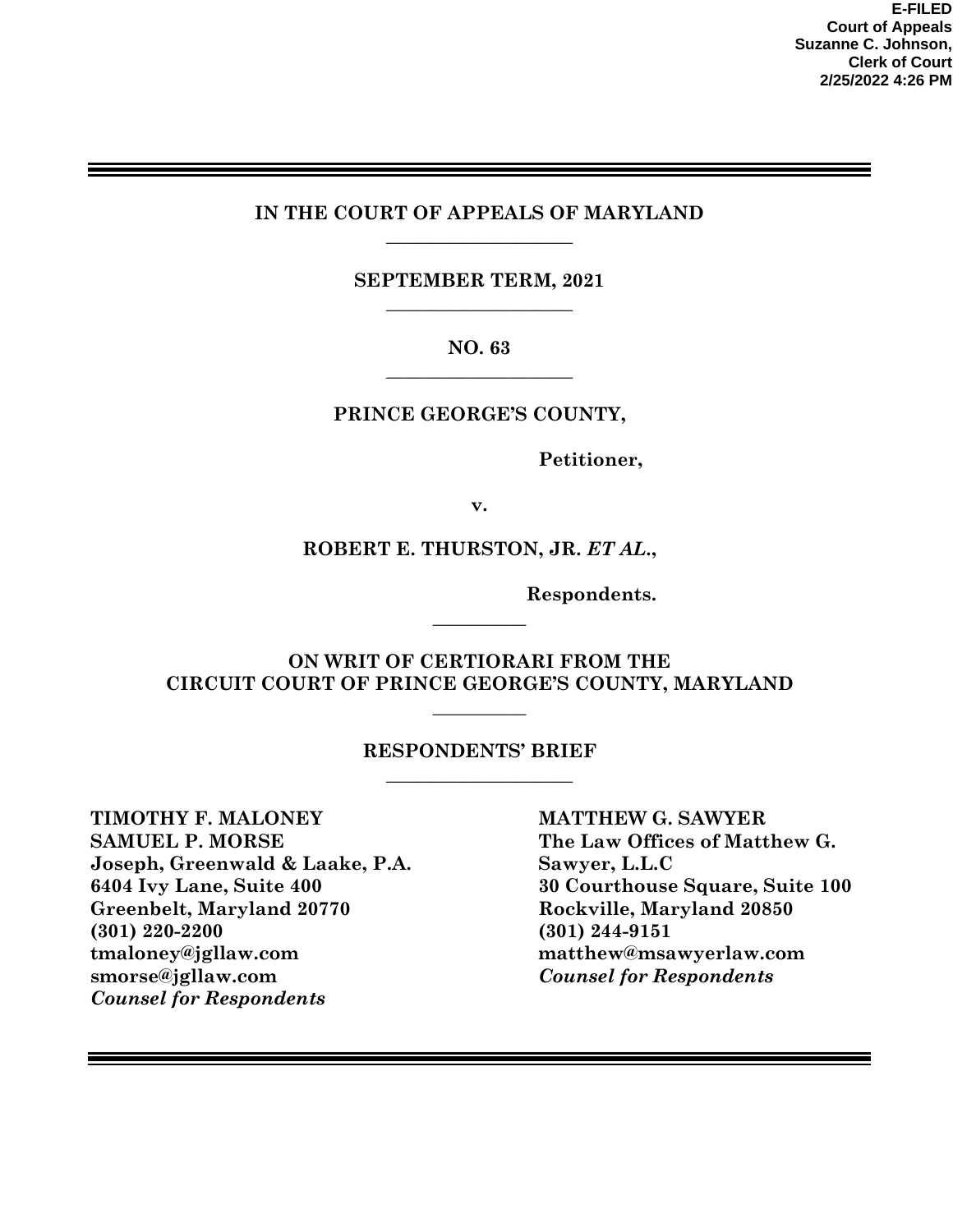# **TABLE OF CONTENTS**

<span id="page-1-0"></span>

| I.   | To override and change the Commission's redistricting plan, the Council                                                                                                                                                    |
|------|----------------------------------------------------------------------------------------------------------------------------------------------------------------------------------------------------------------------------|
| II.  | The 2012 amendment to Section 305 did not change the requirement that<br>the Council enact "a law" to adopt a different map than the one proposed in<br>the Commission's plan. It simply described how the Commission plan |
| III. | Nothing in the legislative history of CB-55-2012 supports the petitioner's                                                                                                                                                 |
| IV.  |                                                                                                                                                                                                                            |
| V.   | The Council's purported enactment of its own redistricting map was not                                                                                                                                                     |
|      |                                                                                                                                                                                                                            |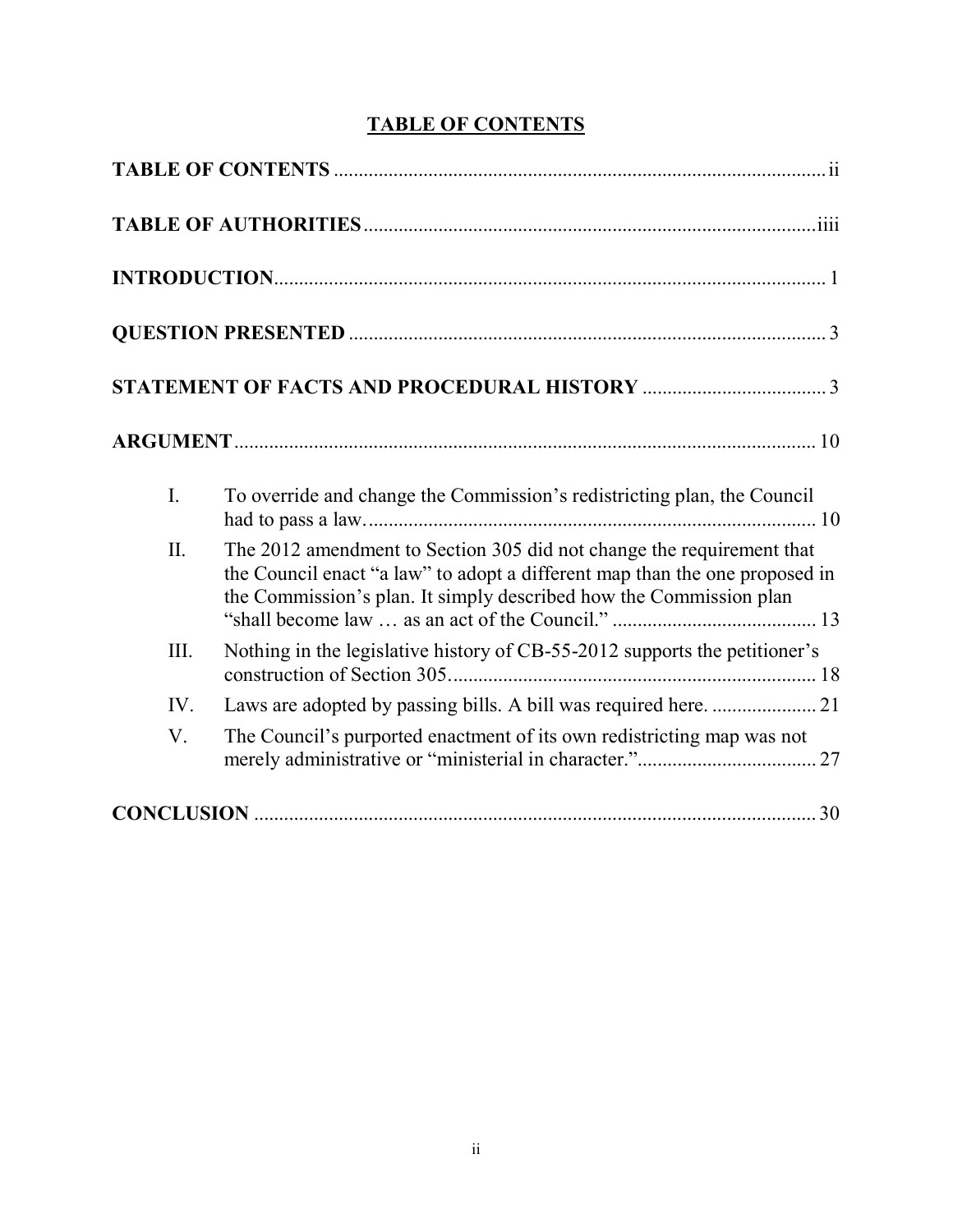# **TABLE OF AUTHORITIES**

<span id="page-2-0"></span>

| Arizona State Legislature v. Arizona Independent Redistricting            |
|---------------------------------------------------------------------------|
|                                                                           |
|                                                                           |
|                                                                           |
|                                                                           |
|                                                                           |
| Harford County v. Board of Supervisors, 272 Md. 33, 321 A.2d 151 (1974) 4 |
|                                                                           |
|                                                                           |
| Board of Supervisors of Elections v. Weiss, 217 Md. 133, 138,             |
|                                                                           |
| Montgomery County v. Anchor Inn Seafood Restaurant, 374 Md. 327,336       |
|                                                                           |
| Mayor & City Council of Ocean City v. Bunting, 168 Md. App. 134,          |
| County Council of Harford County v. Maryland Reclamation Associates,      |
|                                                                           |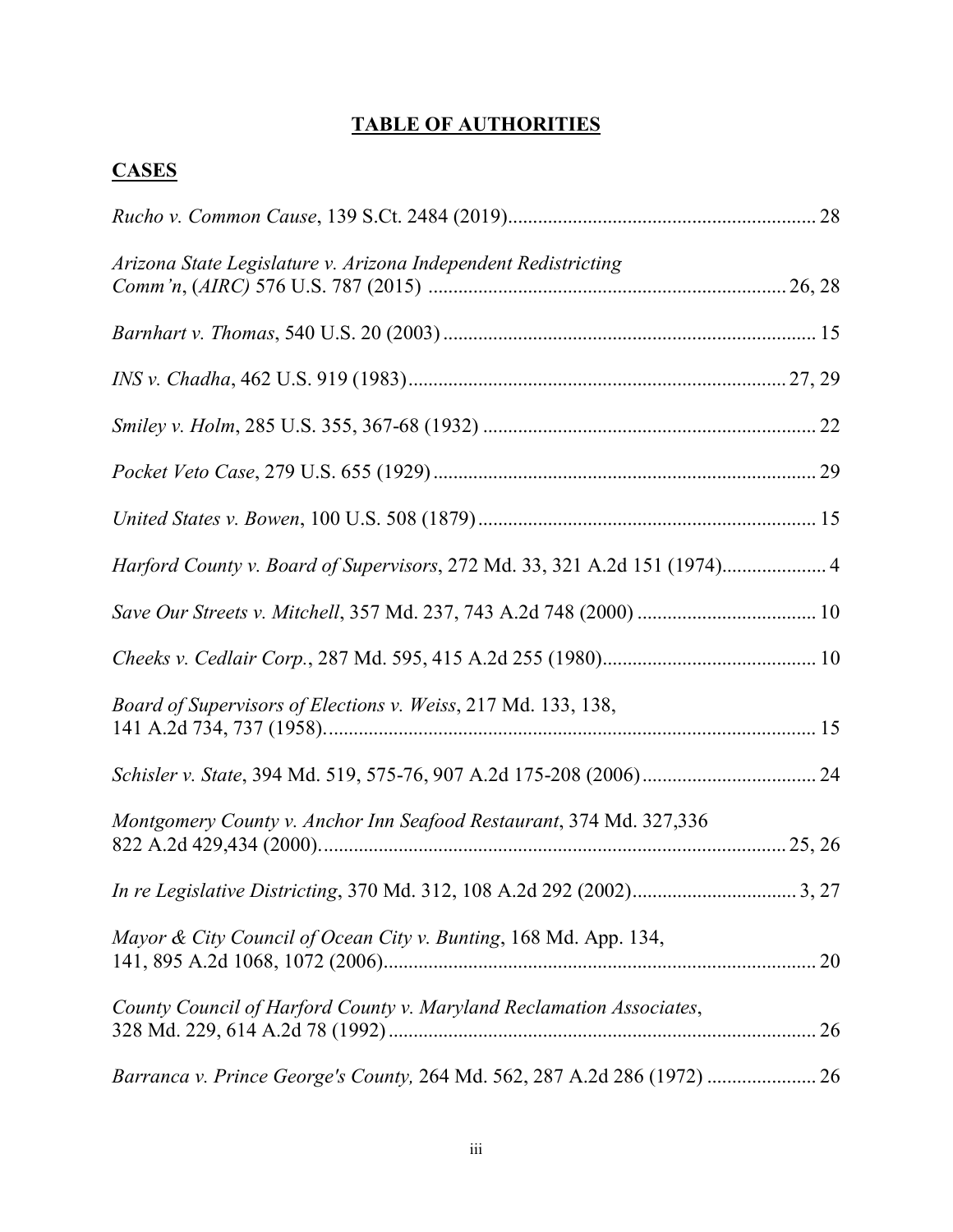| Ritchmount Partnership v. Board, 283 Md. 48, 388 A.2d 523 (1978) 10          |  |
|------------------------------------------------------------------------------|--|
|                                                                              |  |
| Office of the Governor v. Washington Post Co., 360 Md. 520                   |  |
|                                                                              |  |
|                                                                              |  |
| National Agricultural Chemicals Assn. v. Rominger,                           |  |
|                                                                              |  |
| Laidlaw Transit, Inc. v. Alabama Educ. Ass'n, 769 So. 2d 782 (Ala. 2000)  25 |  |
|                                                                              |  |
|                                                                              |  |
|                                                                              |  |
|                                                                              |  |
| <b>STATUES AND OTHER AUTHORITY</b>                                           |  |
|                                                                              |  |
|                                                                              |  |
|                                                                              |  |
|                                                                              |  |
|                                                                              |  |
|                                                                              |  |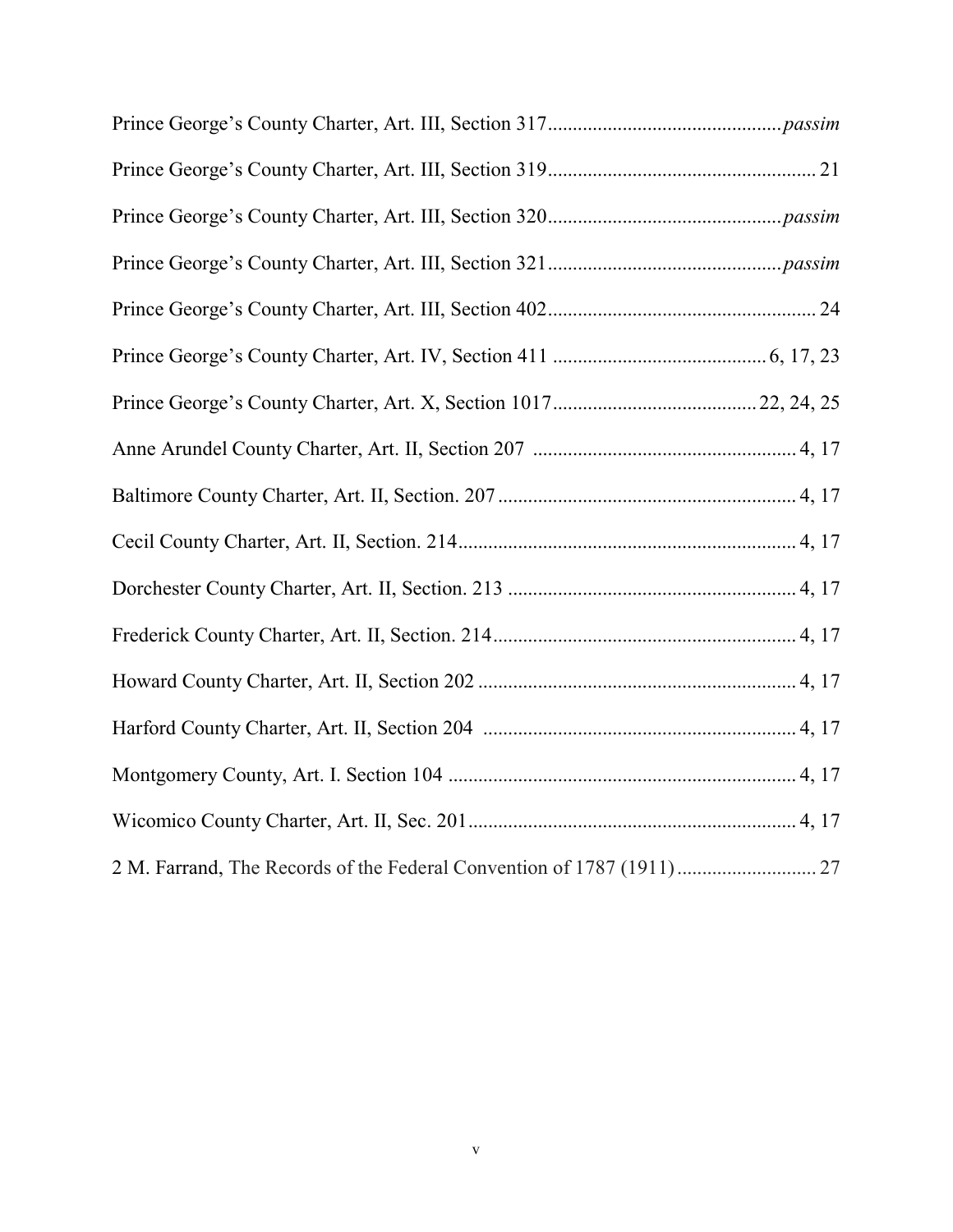#### **INTRODUCTION**

<span id="page-5-0"></span>The trial judge correctly ruled that the County Council could not substitute the independent Redistricting Commission's plan with its own redistricting map by passing a resolution instead of enacting a bill. The court rejected the Council's attempt to circumvent the County Charter's requirement that a bill, subject to executive veto, be used to override the Commission's plan with its own map.

The Council has historically followed this Charter-mandated process, always using a bill in the past when substituting its own plan for the Commission's plan. It introduced a bill here as well, CB-115-2021. But the Council quickly abandoned the bill, choosing instead to introduce a resolution not subject to executive veto. The Council relied upon a one-sentence charter amendment adopted in 2012 to justify using a resolution instead of a bill. That amendment, CB-55-2012, amended Section 305 to add the words "[s]uch law *shall* be adopted by resolution of the County Council upon notice and public hearing." (emphasis supplied).

But CB-55-2012 limits the use of a resolution to the singular instance where the Council confirms for the record the fact that the Commission's plan has become law because the Council has enacted "no other law." "If the Council passes no other law changing [the Commission's plan]" by the last day of November, then the Commission plan "shall become law….as an act of the County Council[,]" by the adoption of a "resolution" subject to Sections 320 and 321, the publication and codification provisions of the Charter.

1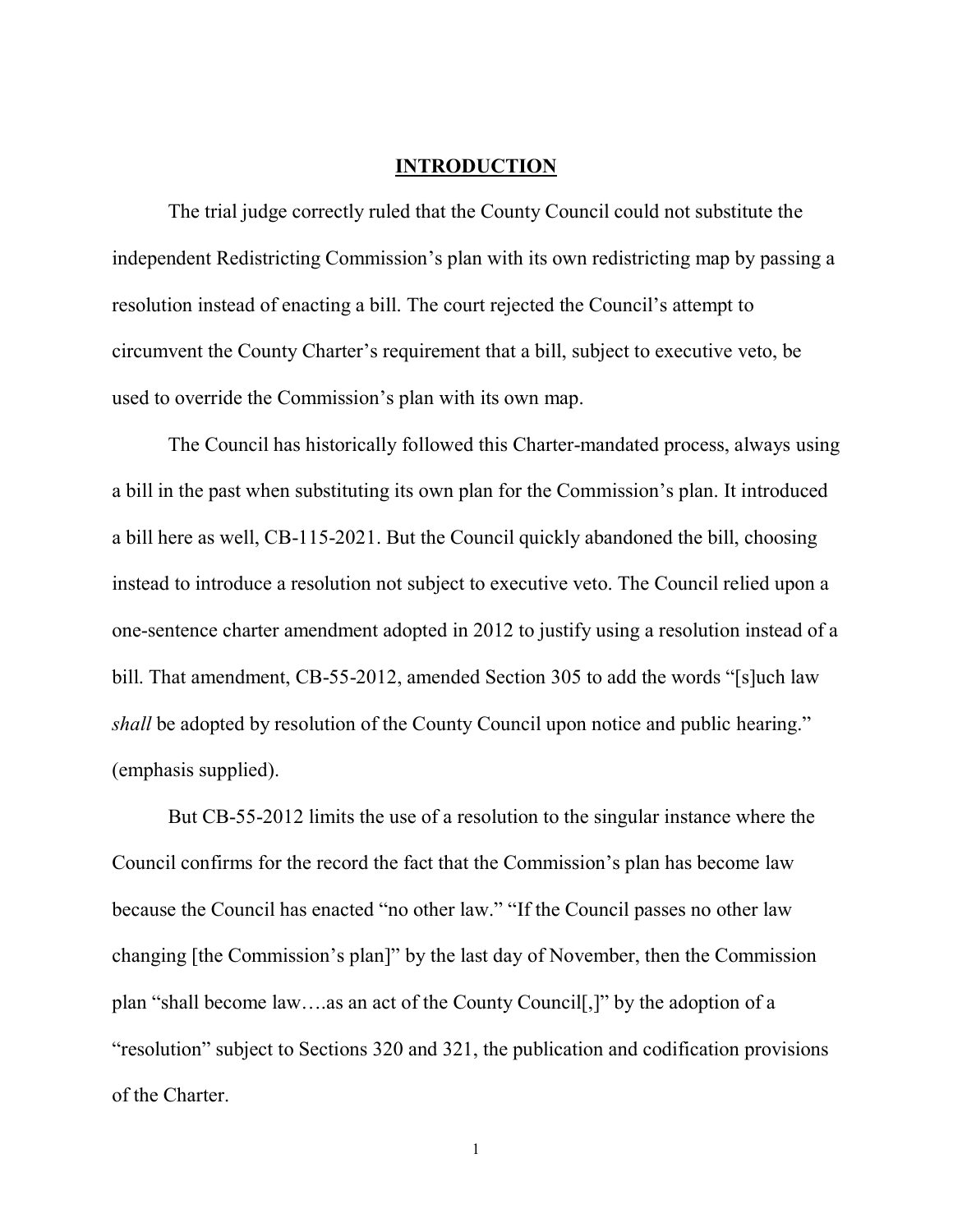Prior to the 2012 amendment, the Charter was silent about what "act of the County Council" would confirm that the Commission's plan had "become law" and what exactly should be published and codified. CB-55-2012 filled this void, adding this single sentence: "Such law shall be adopted by resolution of the County Council upon notice and public hearing." By confirming the adoption of the Commission's plan by a resolution, CB-55-2012 also expressly exempts this purely ministerial act of the Council from the unnecessary process of an executive signature or veto.

The vehicle of a simple Council resolution is appropriate to merely acknowledge, confirm and codify that this default event had occurred, and that because the Council passed no "other law," the Commission's plan became law. It is consistent with the Charter's treatment of resolutions. It is also in sharp contrast to a decision by the Council to adopt an entirely different councilmanic redistricting map, which is, by definition, a legislative act requiring a bill, and subject to executive veto.

The Council wants to read more into this. The Council likened Section 305 to the Maryland Constitution's requirement that the General Assembly must adopt its own redistricting plan by resolution. Petition for Certiorari, Pet. App. at 138. But in contrast to Section 305 of the Charter, which expressly requires the Council to pass a "law" if it wishes to override the Commission's plan, the Maryland Constitution requires the General Assembly to act by joint resolution, with the attendant checks and balances. *See*  Md. Const., Art. III, Sec. 5.<sup>[1](#page-6-0)</sup>

<span id="page-6-0"></span><sup>&</sup>lt;sup>1</sup> Art. III, Sec. 5 provides in pertinent part that " $\ldots$  [t] he General Assembly may by joint resolution adopt a plan setting forth the boundaries of the legislative districts for the election of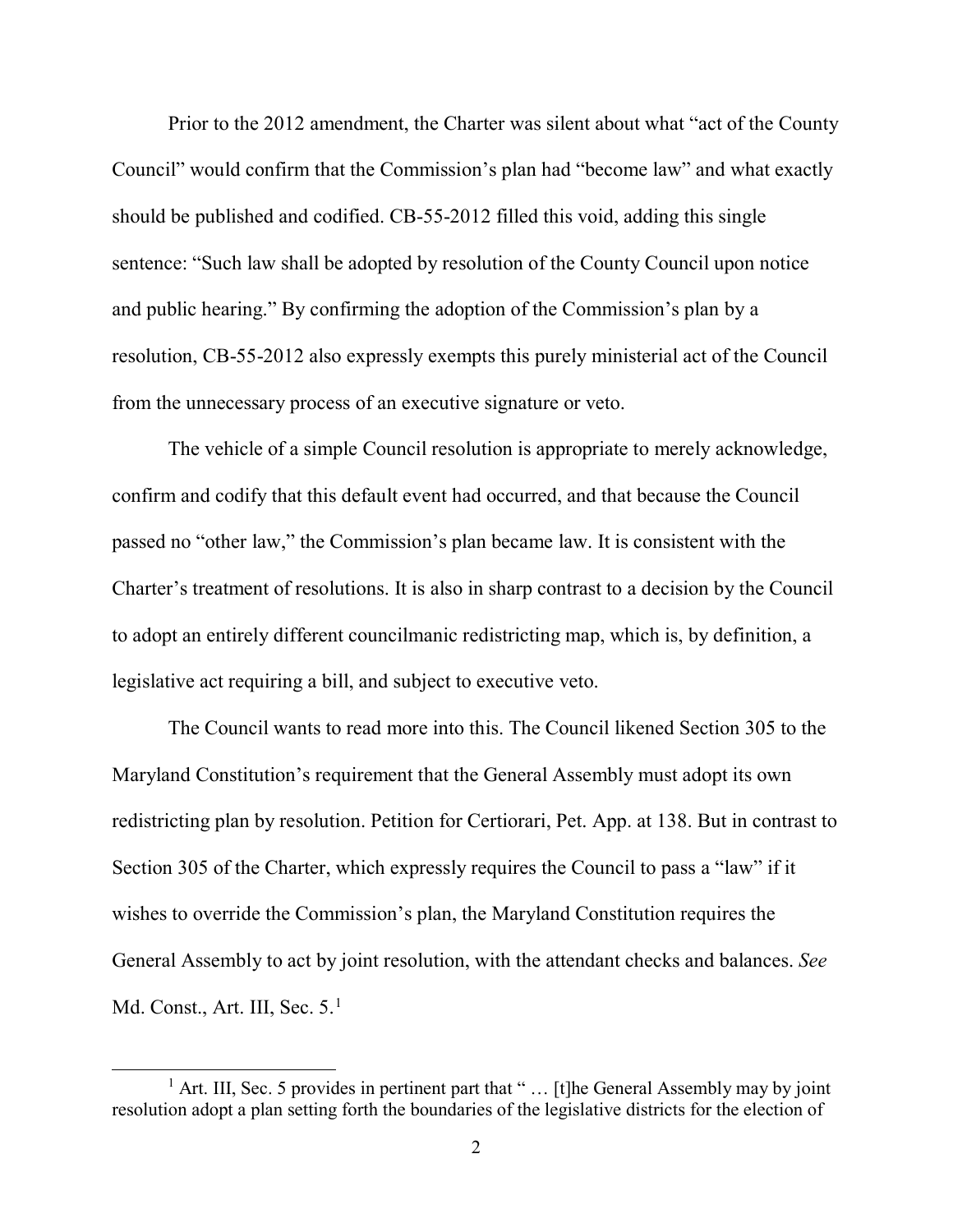The problem here is not that the Council tossed aside the Commission's redistricting plan—this has happened before. The problem is *how* the Council did it,

<span id="page-7-0"></span>without passing a bill as required, as it historically has done.

#### **QUESTION PRESENTED**

Under CB-55-2012, could the Council validly pass its own redistricting map by

<span id="page-7-1"></span>resolution, or was a bill required by the County Charter?

#### **STATEMENT OF FACTS AND PROCEDURAL HISTORY**

Since the inception of home rule government in 1970, the Prince George's County

Charter has given primary responsibility for the redistricting process to an independent

commission.[2](#page-7-2) Although Section 305, the redistricting provision of the Charter, has been

 $\overline{a}$ members of the Senate and the House of Delegates[.] In 1992, when the General Assembly failed to enact a joint resolution with its own plan after receiving the plan from the Governor's legislative redistricting commission, the commission's map became law. *See In re Legislative Redistricting Cases*, 331 Md. 574, 629 A.2d 646 (1993).

<span id="page-7-2"></span> $2$  Although the composition of the Council has changed over the years, there have been councilmanic districts in one form or another since the adoption of the Charter in 1970. The original Council elected on January 26, 1971 consisted of eleven members, six of whom ran at large but were elected from "residency" districts, and five of whom were at large, and consisted of the five individuals elected on November 3, 1970 to the Board of County Commissioners, which was simultaneously abolished by the adoption of the Charter on that same date. The six members from "residency" districts were required to reside in their districts but ran at large, because the Maryland Constitution had not yet authorized election by councilmanic districts in charter counties See 61 Op. Atty Gen. 264 (1976). In 1977, the General Assembly enacted House Bill 190 (Ch. 682), which proposed an amendment to Art. XIA, Sec. 3A of the Maryland Constitution permitting election by councilmanic districts in Prince George's. That amendment was ratified in the 1978 general election. In the 1980 general election, Prince George's County voters adopted Question K, a citizens' initiative amending the Charter to reduce the size of the Council from eleven to nine members, all to be elected from individual councilmanic districts. In the 2016 General Election, the voters adopted Question D, amending the Charter to add two atlarge members to the existing nine members elected from councilmanic districts. This elevenmember body remains the current composition of the Council.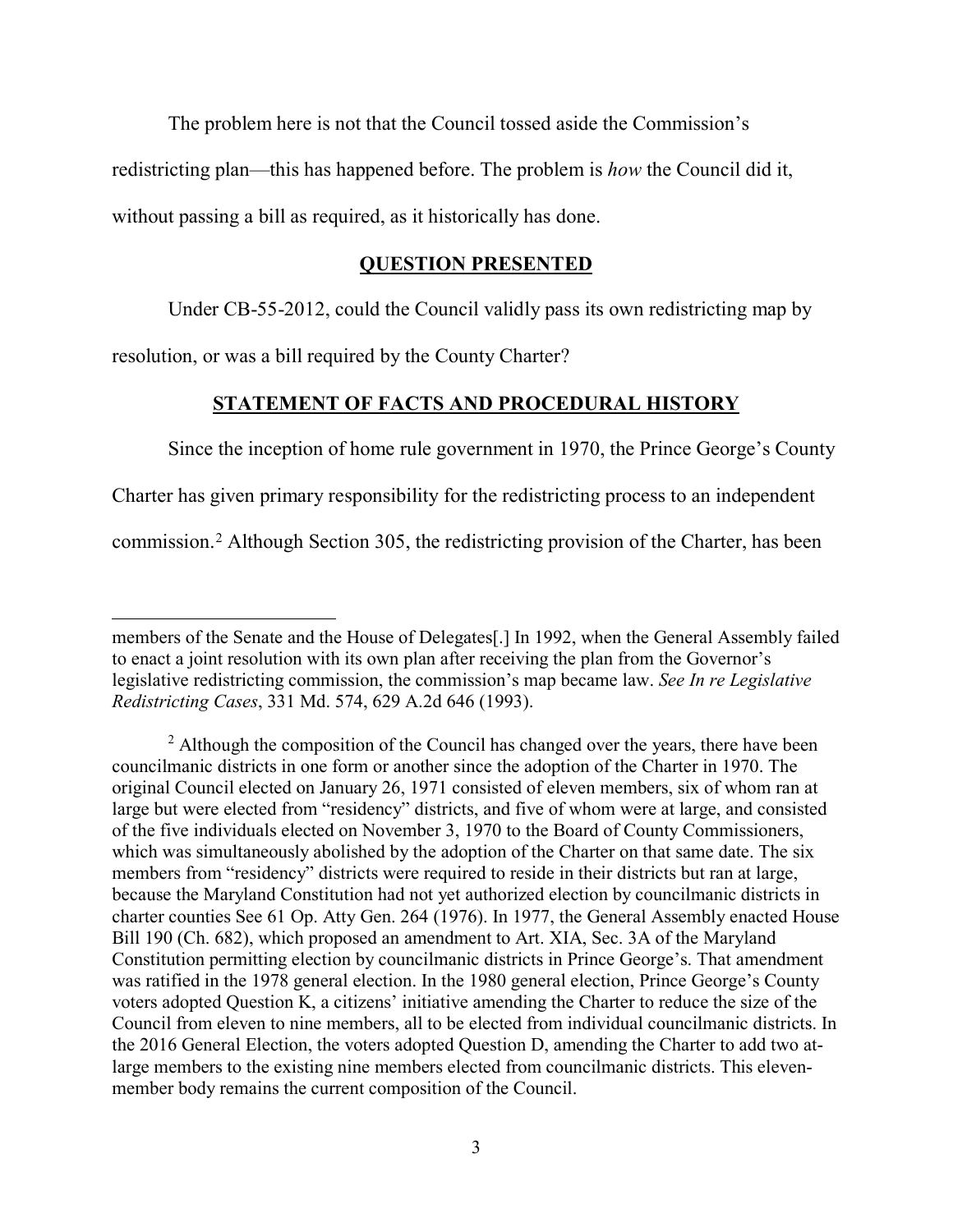amended four times, its basic provisions remain the same. A commission is appointed with at least two members from any political party polling at least fifteen percent of the vote in the preceding regular County Council election. By September 1 of the year prior to redistricting becoming effective, the Commission shall "prepare, publish and make available a plan of council districts." Sec. 305. The plan shall provide for Council districts that are "compact, contiguous, and equal in population." *Id*.

After the plan is submitted to the County Council, the Council is required to hold a hearing on the plan in "no less than fifteen calendar days and no more than thirty calendar days." *Id*. If the Council passes "no other law" changing the Commission's plan by the "last day of November," then the Commission's plan automatically "become[s] law ... as an act of the Council" subject to the Charter's requirements of publication and codification. Sec. 305. Up until the 2012 amendment was ratified by the voters in CB-55- 2012, the exact "act of the Council" acknowledging this act was undefined and the resulting publication and codification requirements were undefined, too.

The independent commission process in Section 305 mirrors those in nine of the ten charter counties besides Prince George's County. [3](#page-8-0) The framers of Section 305 appear

<span id="page-8-0"></span> <sup>3</sup> *See* Resp. App. at 163-71. Anne Arundel County Charter, Art. II, § 207; Baltimore County Charter, Art. II, Sec. 207; Cecil County Charter, Art. II, Sec. 214; Dorchester County Charter, Art. II, Sec. 213; Frederick County Charter, Art. II, Sec. 214; Howard County Charter, Art. II, Sec. 202; Harford County Charter, Art. II, Sec. 204; Montgomery County, Art. I. Sec. 104; and Wicomico County Charter, Art. II, Sec. 201. Talbot County's five-person County Council is elected at large. *See* Talbot County Charter, Art. II, § 204. As Judge Smith noted in *Harford County v. Board of Supervisors*, these charter provisions are "reminiscent" of a similar plan proposed at the failed 1967 Maryland Constitutional Convention. 272 Md. 33, 321 A.2d 151, at n.1 (1974), citing Art. III, Sec. 3.05 of the proposed 1967 Maryland Constitution. These independent redistricting commissions were decades ahead of their time. Today, independent redistricting commissions "are at the forefront of an ever-escalating reform strategy of purging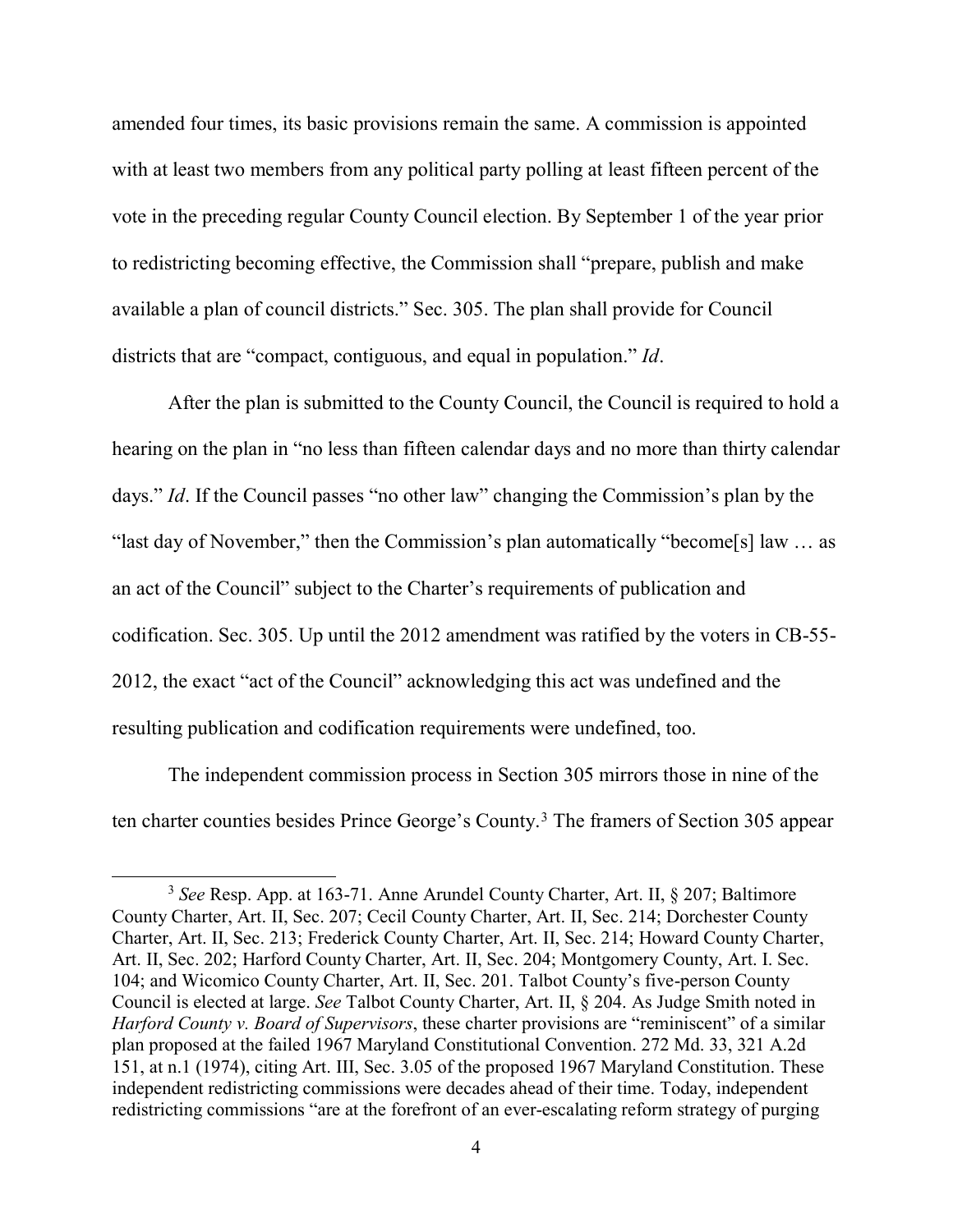to have specifically modeled this after the approach in Section 104 of the Montgomery County Charter.[4](#page-9-0)

The charter counties with similar provisions use legislative vehicles to implement the commissions' plans. Some become law by a normal legislative vehicle, while others require enactment of a bill that is exempt from executive veto. *Cf*. Baltimore County Charter Sec. 207 ("The final redistricting plan adopted by the county council is not subject to the executive veto provided in Article III") *with* Montgomery County Charter Sec. 104 ("If within ninety days after presentation of the Commission's plan no other law

The boundaries of Councilmanic districts shall be reestablished in 1972 and every tenth year thereafter. Whenever district boundaries are to be reestablished the Council shall appoint, not later than February 1 of the year prior to the year in which redistricting is to be effective, a commission on redistricting, composed of three members from each political party chosen from a list of five names submitted by the central committee of each political party which polled at least fifteen percent of the total vote cast for all candidates for the Council in the last preceding regular election. The Council shall appoint one additional member of the Commission. The Commission shall, at its first meeting, select one of its members to serve as chairman. No person who holds any elected office shall be eligible for appointment to the Commission.

By November 15 of the year before the year in which redistricting is to take effect, the Commission shall present a plan of Council districts, together with a report explaining it, to the Council. Within thirty days after receiving the plan of the Commission, the Council shall hold a public hearing on the plan. If within ninety days after presentation of the Commission's plan no other law reestablishing the boundaries of the Council districts has been enacted, then the plan, as submitted, shall become law.

 $\overline{a}$ politics from redistricting: injecting greater degrees of separation between line-drawers and partisan politics." Emily Zhang, *Bolstering Faith with Facts: Supporting Independent Redistricting Commissions with Redistricting Algorithms*, 109 CAL. L. REV. 987 (2021).

<span id="page-9-0"></span><sup>4</sup> *See* Charter Board Minutes, April 21, 1969, Resp. App. at 4. "The Board voted 4-0 to establish a reapportionment commission, similar to the Montgomery County proposal ...." Section 104 of the Montgomery County Charter provides that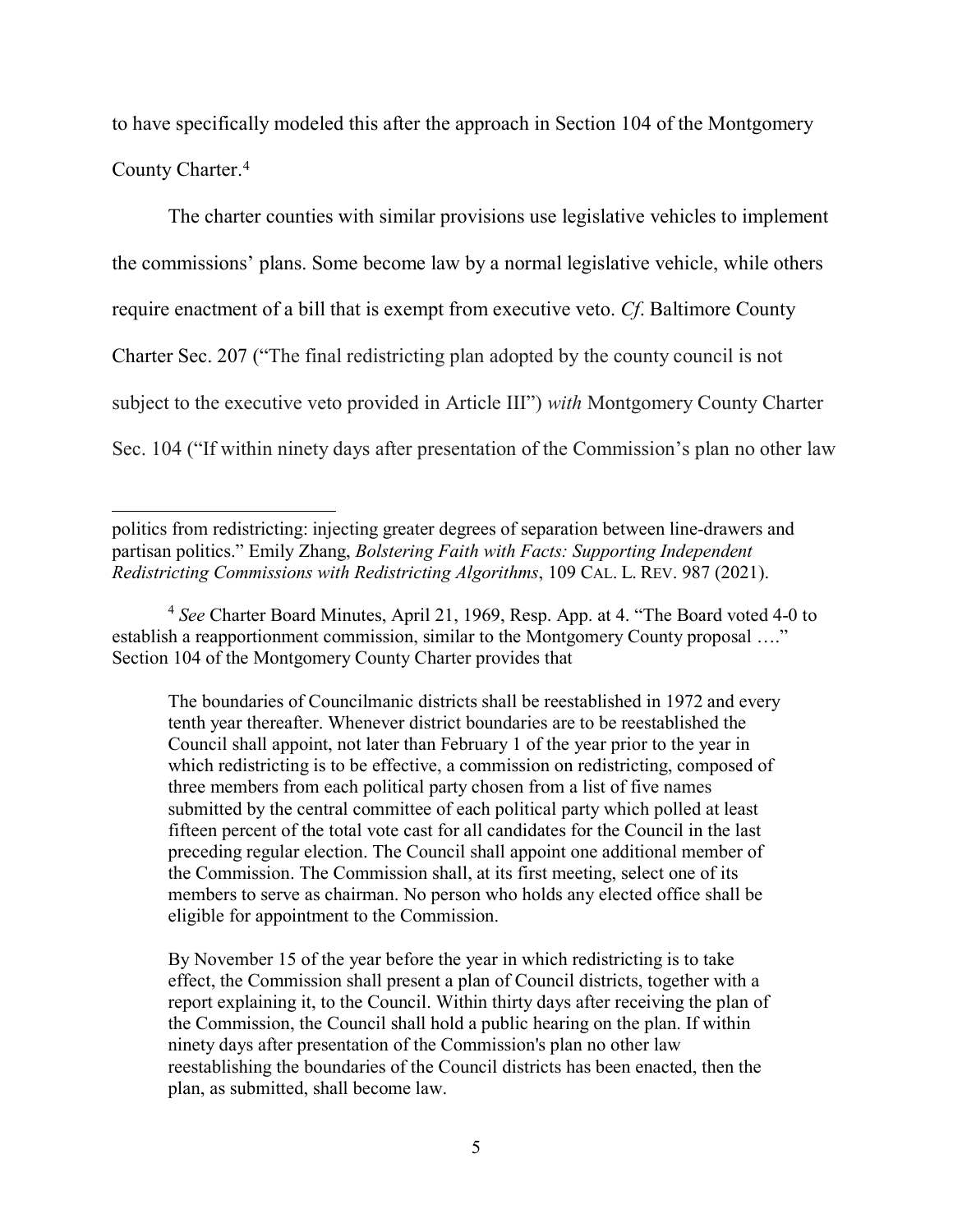reestablishing the boundaries of the Council districts has been enacted, then the plan, as submitted, shall become law").

Since the adoption of the Charter, the Prince George's County Council has substituted its own plan for the Commission's plan after two of the four censuses before 2020. In 1981, the Council passed CB-184-1981 by a vote of 7-3, with one abstention. Resp. App. 111-115. CB-184-1981 was a slightly different plan than the one submitted by the Commission. *Id*. Then-County Executive Lawrence J. Hogan, Sr. allowed the plan to become law without his signature<sup>[5](#page-10-0)</sup> because he said he faced a "Hobson's choice," between the Council's plan and the Commission plan, neither of which he agreed with. Resp. App. 132.

There were redistricting commissions appointed by resolution in 1990 and 2000. CR-8-1991 and CB-5-2001. Resp. App. 152-157. The Council's Legislative Information System contains no subsequent action in those two years concerning redistricting, so presumably the Commission's plans in 1991 and 2001 automatically became law by inaction of the Council.<sup>[6](#page-10-1)</sup> The 2001 version of the Code contained an "Editor's Note"

<span id="page-10-0"></span> <sup>5</sup> Section 411 of the Charter provides that a bill will become law if the County Executive neither signs nor vetoes it within ten days following presentation from the Council.

<span id="page-10-1"></span><sup>&</sup>lt;sup>6</sup> The Council obviously did not meet the requirement in Section 305 in those years to have the Commission plan "become law" and published and codified after notice under Sections 320 and 321 of the Charter because nothing appears to have been codified. This is undoubtedly what led to the passage of CR-55-2012, providing the vehicle of a simple resolution to codify the fact of the Commission plan becoming law by inaction of the Council by the last day of November. *See*, Editor's Note, Sec. 305, Resp. App. at 163. ("Members of the 2011 Prince George's County Redistricting Commission were appointed by CR-2-2011. CB-64-2011 adopted the 2011 County Council Redistricting Plan.").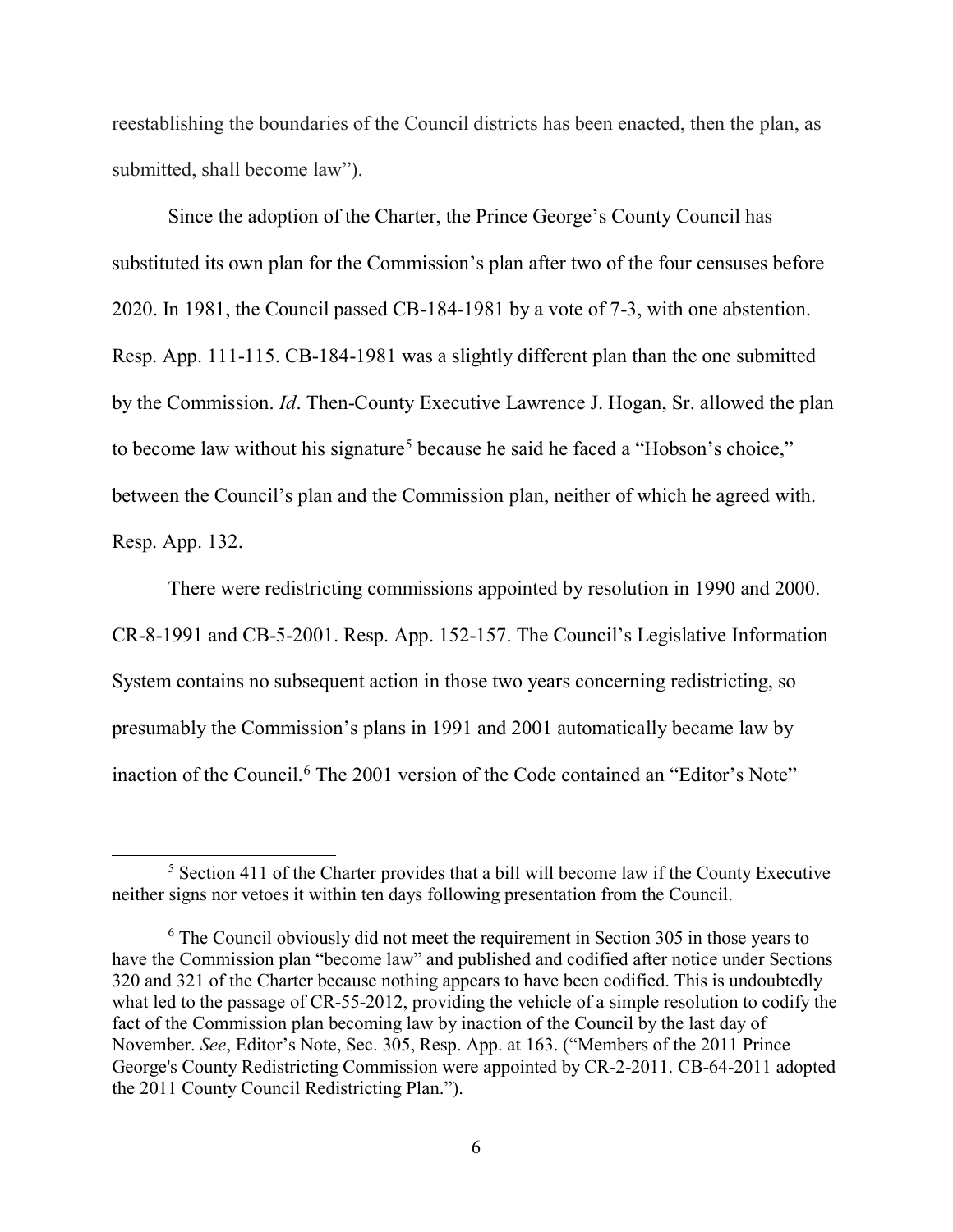from the Code publisher about the 2001 plan, but there was no "Council action" to make the plan "become law," and have the law published and codified. CB-55-2012 corrected this exact problem, by ensuring there would be a legislative record where the Commission's plan became law.

In 2011, the Council passed CB-64-2011, adopting a different plan than the one submitted by the Commission. Resp. App. 158-161. CB-64-2011 was signed into law by County Executive Rushern Baker, III on November 4, 2011. Resp. App. at 162.

On January 28, 2021 the Prince George's County Council appointed<sup>[7](#page-11-0)</sup> the County Redistricting Commission pursuant to Section 305[.8](#page-11-1) Throughout the spring and summer of 2021, the Commission held eleven public meetings and two public hearings. The Commission received several written submissions, inquiries, and alternate redistricting plans to consider.

With the benefit of extensive public input, the Commission submitted their plan to the Council on September 1, 2021, accompanied by a 52-page report.<sup>[9](#page-11-2)</sup> The Council held a

<span id="page-11-0"></span> $<sup>7</sup>$  Section 305 is silent about the method of appointment, but the Council appointed the</sup> Commission using a resolution, as is consistent with the Charter's use of resolutions for administrative appointments. *See* CR-006-2021 (appointing members to the 2021 Commission).

<span id="page-11-1"></span><sup>8</sup> David C. Harrington, president of the County Chamber of Commerce, and Dr. Charlene Dukes, former president of the Prince George's Community College and former chair of the Maryland State Board of Education, were appointed to the Commission as members, and Rev. James J. Robinson was appointed as the Chair of the Commission. Dr. Nathaniel Persily, the James B. McClatchy Professor of Law, Stanford Law School, served as consultant to the 2021 Redistricting Commission.

<span id="page-11-2"></span><sup>9</sup> *See* Redistricting Commission-Plan and Report <https://pgccouncil.us/DocumentCenter/View/6648/2021-Redistricting-Commission-Report>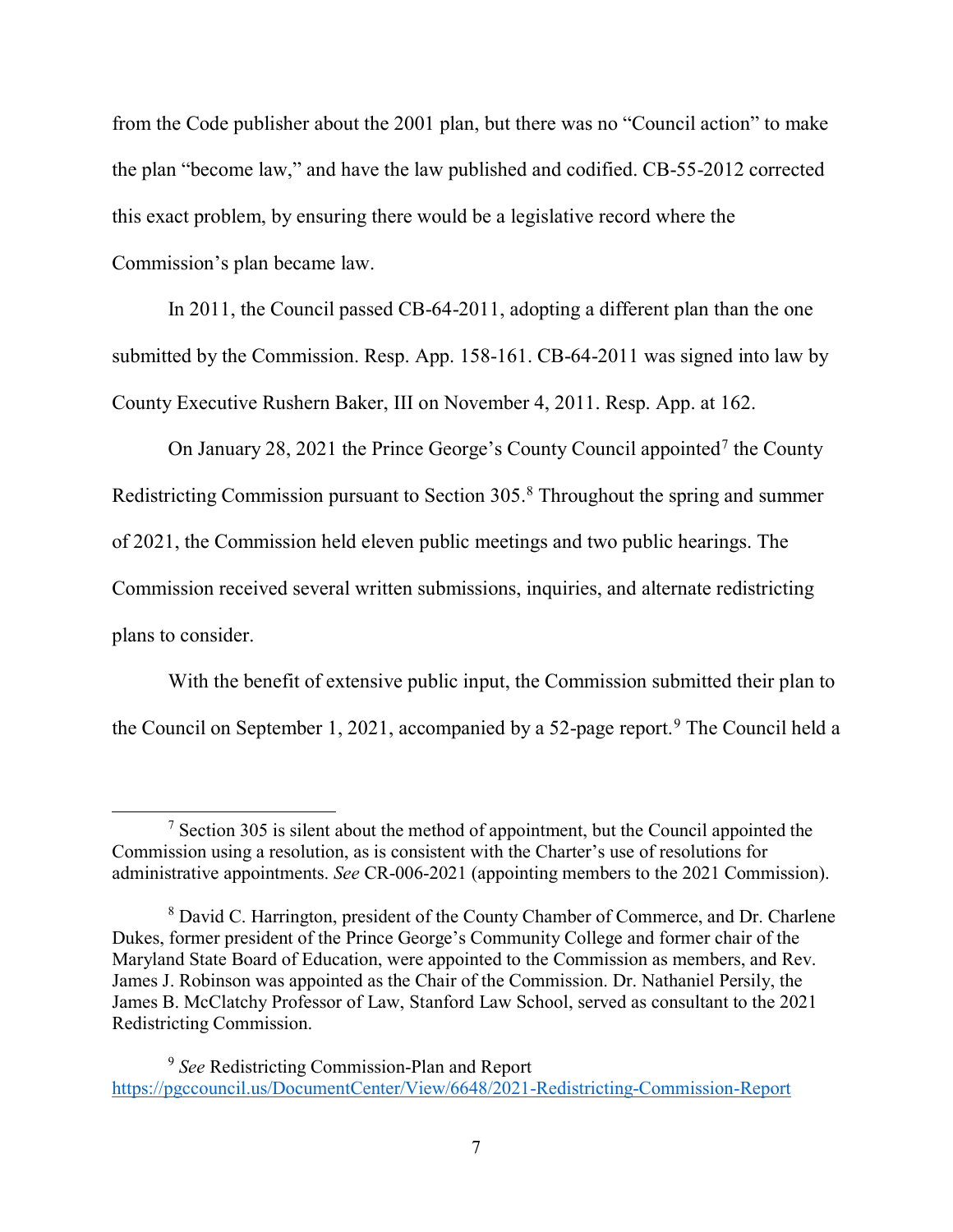hearing on the Commission's plan on September 28, 2021. The Commission's plan created nine councilmanic districts consistent with the data from the 2020 Census, and complied with the laws governing the redistricting process as set forth in Section 2 of the federal Voting Rights Act, and the redistricting criteria set forth by the Supreme Court.

On October 19, 2021, the Council introduced its own redistricting map as Council Bill CB-115-2021, and thus sidelined the Commission's plan. That same day, the Council introduced the same map in the form of a resolution, CR-123-2021. The Chair of the Council then announced that the bill was no longer necessary because of the introduction of the resolution. "CB-115-2021 is not necessary, and will be removed from the agenda, based on our earlier action regarding this very bill,"[10](#page-12-0) and the Council took no further action on CB-115-2021.

The Council held a contentious public hearing on the resolution, CR-123-2021, on November 16, 2021.<sup>11</sup> Over 150 residents testified in opposition to the Council's map. No one testified in favor of the Council's proposed map.<sup>[12](#page-12-2)</sup>

<span id="page-12-0"></span> <sup>10</sup> *See* Statement of Council Chair Calvin S. Hawkins, Jr., October 19, 2021, at 2:53:50. [https://princegeorgescountymd.granicus.com/MediaPlayer.php?view\\_id=2&clip\\_id=2063&meta](https://princegeorgescountymd.granicus.com/MediaPlayer.php?view_id=2&clip_id=2063&meta_id=314960)  $id=314960.$ 

<span id="page-12-1"></span><sup>11</sup> *See* Public Hearing on CR-123-2021, November 16, 2021, at 6:29:13. [https://princegeorgescountymd.granicus.com/MediaPlayer.php?view\\_id=2&clip\\_id=2143&meta](https://princegeorgescountymd.granicus.com/MediaPlayer.php?view_id=2&clip_id=2143&meta_id=326706)  $id = 326706.$ 

<span id="page-12-2"></span><sup>&</sup>lt;sup>12</sup> *See* Plaintiff's Memorandum in Support of Motion for Temporary Restraining Order and Preliminary Injunction, Pet. App. at 48 (citing Rachel Chason, *Accusations of gerrymandering have deepened divisions in this Democratic suburb near D.C.*," THE WASHINGTON POST, November 10, 2021).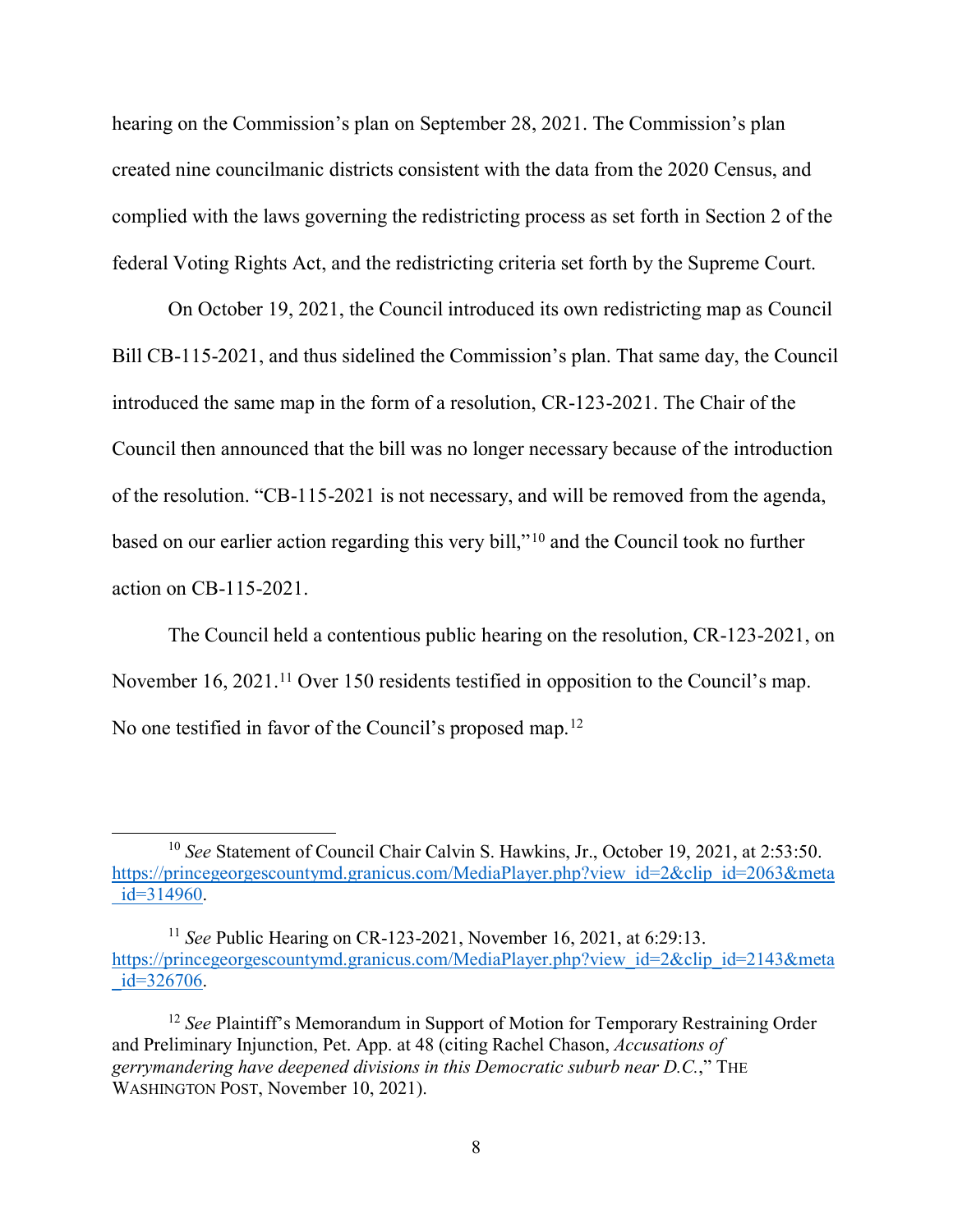The Council adopted its purported redistricting plan, CR-123-2021, by a vote of 6- 3 on November 16, 2021. The citizen opponents, including Respondents here, were unable to petition the County Executive to veto the Council's action because there was no bill to veto. The Council used a resolution to take purely legislative action.

Respondents filed a complaint for declaratory judgment and writ of mandamus challenging the Council's use of a resolution and not a bill to enact their own map. Respondents are all citizens and registered voters of the County who were aggrieved by various aspects of the Council's map, including the division of Vansville, an historically African-American community, into two councilmanic districts,[13](#page-13-0) and the division of Old Town College Park into two councilmanic districts.[14](#page-13-1)

The Circuit Court held a hearing on January 28, 2022. The court found that the "operative facts were not in dispute" and that "the issue to be decided is strictly a question of law …." *See* Order of Court and Declaratory Judgement, Pet. App. at 124. The court held that the Council's resolution, CR-123-2021, "is not effective to the extent its intent is to serve as a "law … changing the Commission's plan." *Id*. It held that because "no other law" had been passed changing the Commission's plan, that the Commission's plan "became law" on the last day of November. *Id*.

Defendant Prince George's County noted an appeal on February 1, 2022, and the case was docketed in the Court of Special Appeals as *Prince George's County v.* 

<span id="page-13-0"></span> <sup>13</sup> Plaintiff's Complaint at ¶4. *See* Pet. App. at 28.

<span id="page-13-1"></span><sup>14</sup> *Id*. at ¶2. *See id*.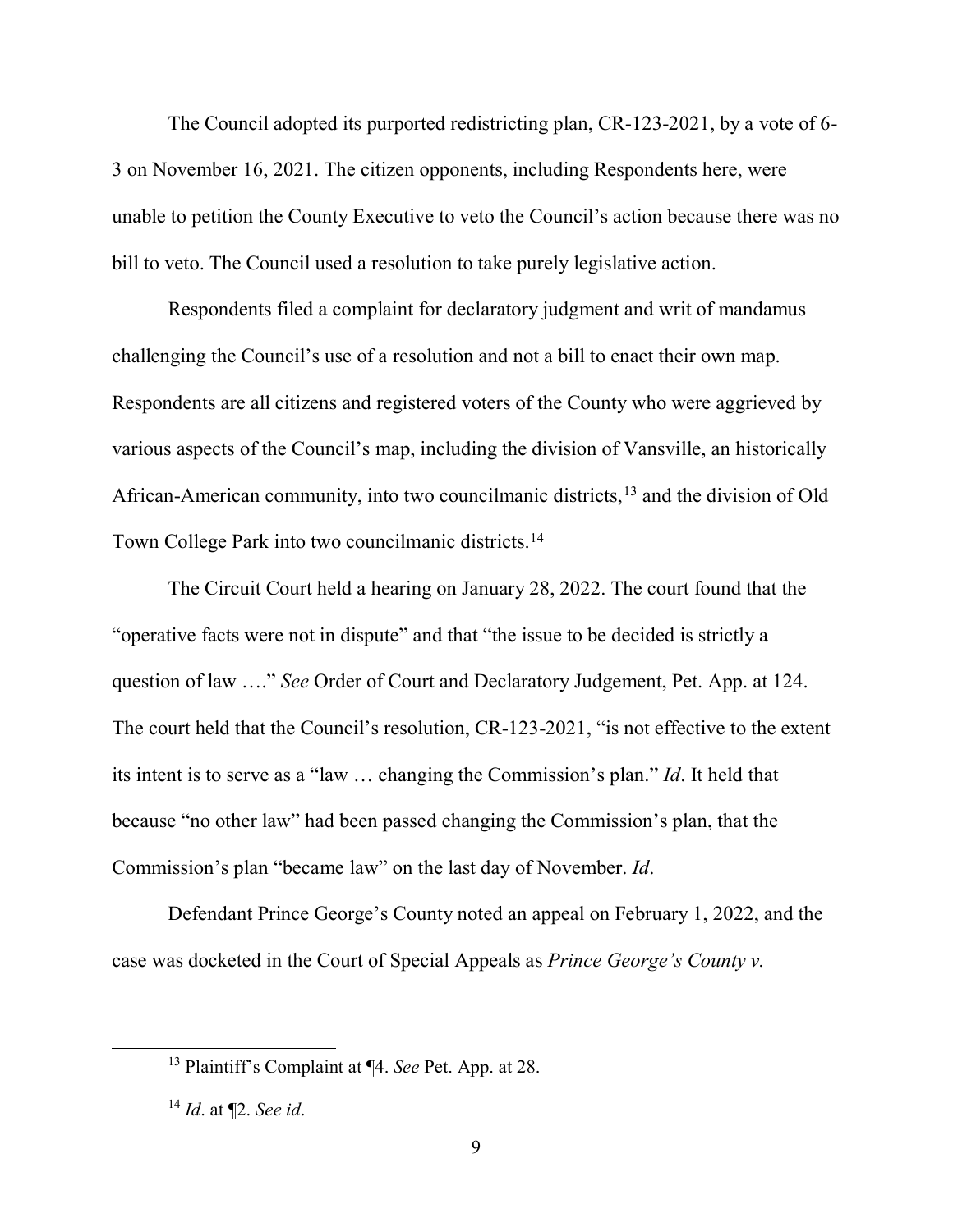*Thurston, et al*., Sept. Term 2021, No. 1865. On February 7, 2022, Prince George's County filed a petition for certiorari. This court granted the petition on February 11, 2022, ordered expedited briefing, and set oral argument for March 4, 2022.

#### **ARGUMENT**

## <span id="page-14-1"></span><span id="page-14-0"></span>**I. To override and change the Commission's redistricting plan, the Council had to pass a law.**

The County Charter was adopted by the voters of Prince George's County on November 3, 1970. This Court has repeatedly recognized that a county charter is equivalent to a constitution. *See*, *e.g.*, *Save Our Streets v. Mitchell*, 357 Md. 237, 248 (2000); *Ritchmount Partnership v. Board*, 283 Md. 48, 388 A.2d 523 (1978). Like the federal constitution and the fifty state constitutions, the County Charter "provide[s] a broad organizational framework establishing the form and structure of government in pursuance of which the political subdivision is to be governed and local laws enacted." *Cheeks v. Cedlair Corp.*, 287 Md. 595, 607 (1980).

The Council cannot enact laws by any other means, except those provided in the Charter. Article XI-A, Section 2 of the State Constitution provides that the express powers granted to a charter county "shall not be enlarged or extended … but … by the General Assembly." *See also* Express Powers Act, Md. Code Ann. LOCAL GOVERNMENT (LG) §§ 10-101, *et seq*.

The County Charter provides that the Commission's redistricting plan becomes law if the Council enacts "no other law" changing the Commission's plan. A simple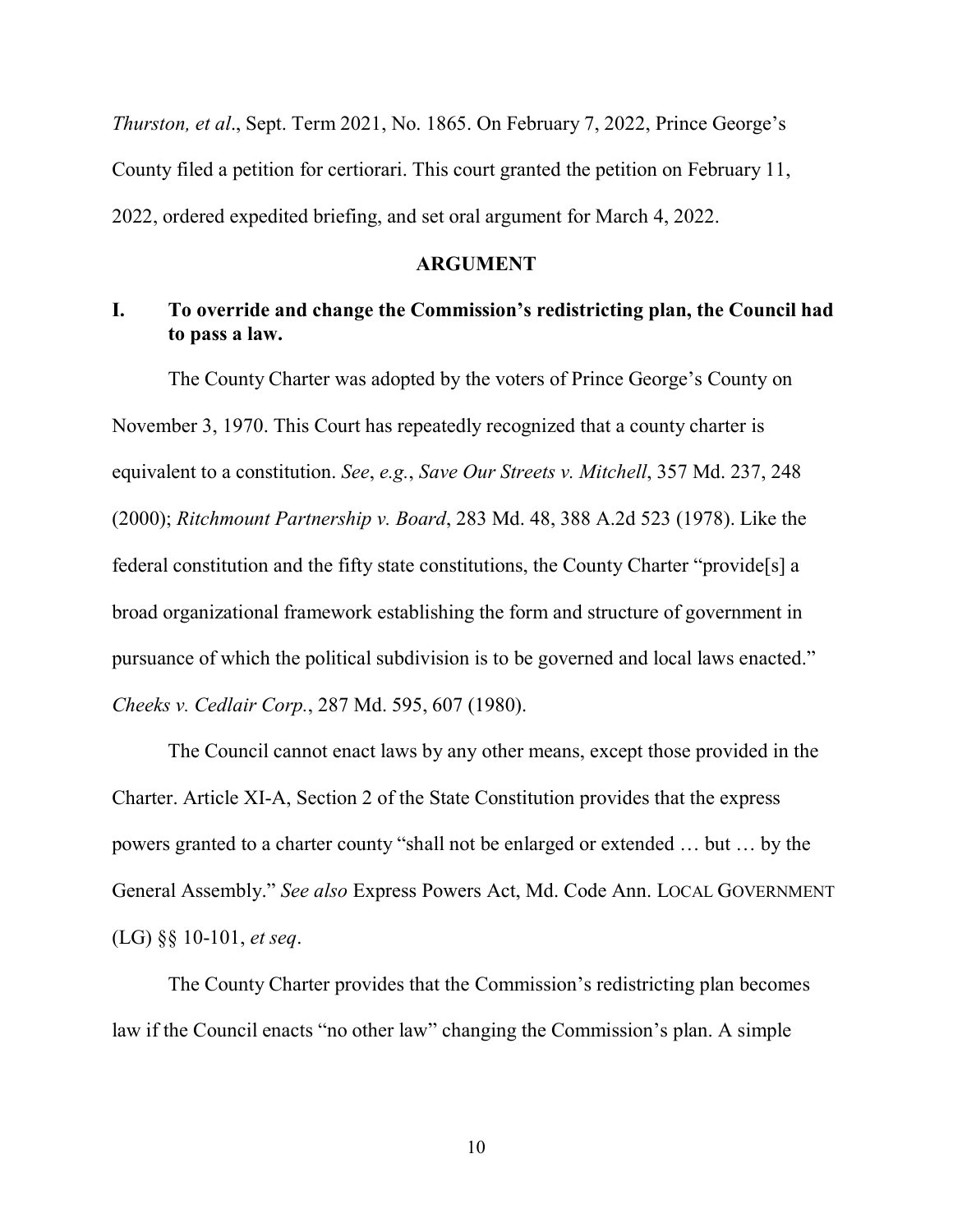resolution substituting the Council's own map for that in the Commission's plan is not a "law changing the [Commission's plan]."

Section 305 of the Charter plainly provides that unless the Council passes another law changing the Commission's plan, then the Commission's plan "shall become law, as of the last day of November.

If the Council *passes no other law* changing the proposal, *then the plan, as submitted, shall become law, as of the last day of November, as an act of the Council, subject to Sections 320 and 321*[15](#page-15-0) of this Charter.

Sec. 305 (emphasis supplied).

In other words, *by operation of the law*, the Commission plan became law "on the last day of November" absent the Council's enactment of another law changing the Commission's plan. In no uncertain terms, the Charter declares that "if no *other law*" changing the proposal were enacted, then the Commission's plan "as submitted" becomes law. [Emphasis supplied.]

Significantly, Section 305 of the Charter provided that the Commission's plan shall "become law … as an act of the Council" subject to only two other provisions of the Charter, Sections 320 and 321, which govern publication and codification *after* the plan became law. But prior to 2012, the Charter was silent as to what "act of the Council" should occur confirming the Commission plan had "become law" or how that action

<span id="page-15-0"></span><sup>&</sup>lt;sup>15</sup> These sections require publication and codification after enactment, but none of the procedural requirements associated with legislation, such as publication or the executive veto.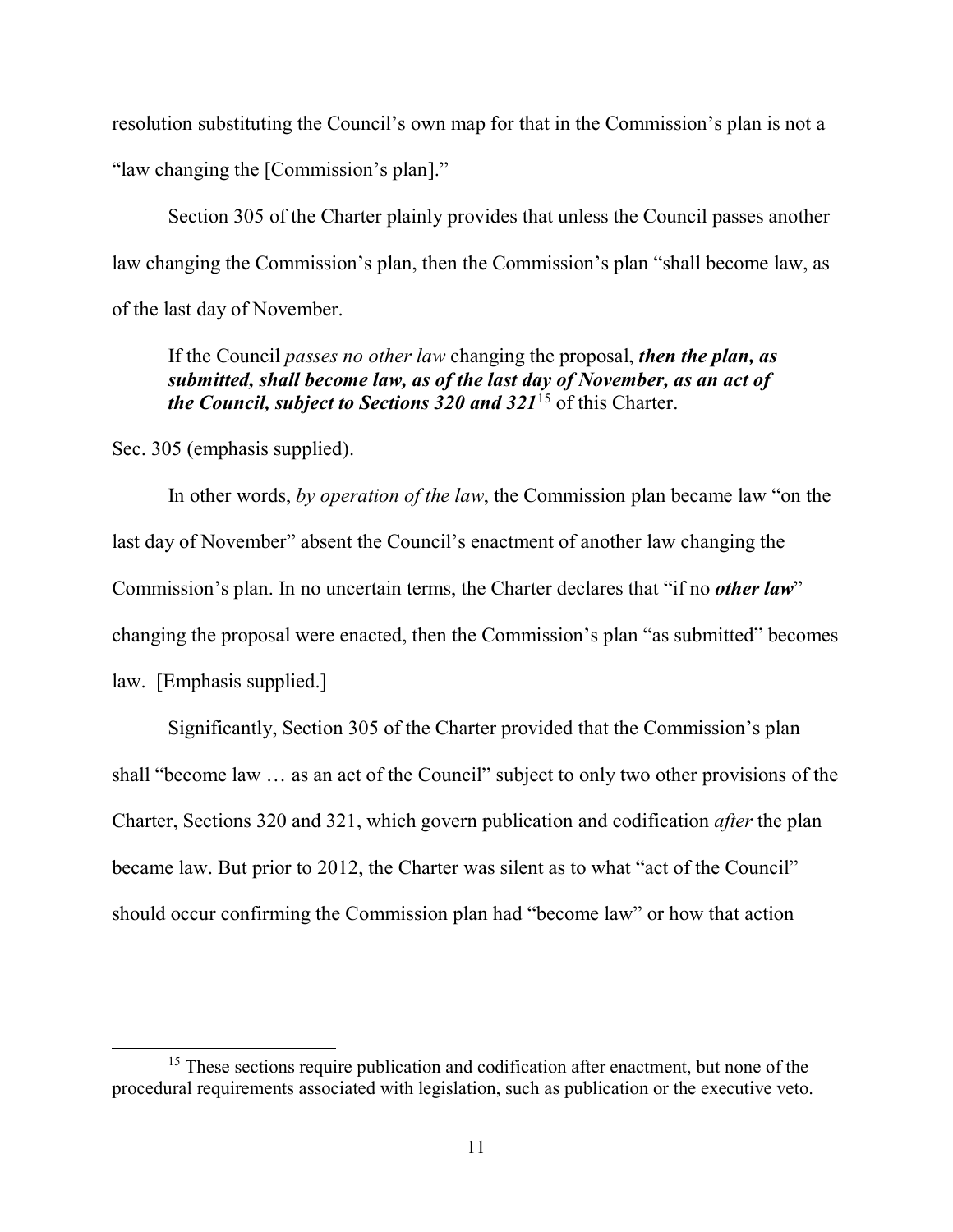would satisfy Section 305's requirement that it be published and codified under Sections

320 and 321.

The current full text of section 305 provides as follows:

The boundaries of Council districts shall be reestablished in 1982[16](#page-16-0) and every tenth year thereafter. Whenever district boundaries are to be reestablished the Council shall appoint, not later than February 1 of the year prior to the year in which redistricting is to be effective, a commission on redistricting, composed of two members from each political party chosen from a list of five names submitted by the Central Committee of each political party which polled at least fifteen percent of the total vote cast for all candidates for the Council in the immediately preceding regular election. The Council shall appoint one additional member of the Commission who shall serve as chairman. No person shall be eligible for appointment to the Commission if he holds any elected office. By September 1 of the year prior to the year in which redistricting is to be effective, the Commission shall prepare, publish, and make available a plan of Council districts and shall present that plan, together with a report explaining it, to the Council. The plan shall provide for Council districts that are compact, contiguous, and equal in population. No less than fifteen calendar days and no more than thirty calendar days after receiving the plan of the Commission, the Council shall hold a public hearing on the plan. *If the Council passes no other law changing the proposal, then the plan, as submitted, shall become law, as of the last day of November, as an act of the Council, subject to Sections 320 and 321 of this Charter. Such law shall be adopted by resolution of the County Council upon notice and public hearing.* 

Charter, Sec. 305 (as amended) (*emphasis supplied*).[17](#page-16-1) The dispute here centers on the

final sentence, adopted in 2012, which concerns how the "plan, as submitted shall

become law ... as an act of the Council .... adopted by resolution.]"

<span id="page-16-0"></span><sup>&</sup>lt;sup>16</sup> The original charter specified the boundaries of the five councilmanic districts, which at the time were residency districts. Sec. 305, 1970 Charter, Resp. App. 12-13. Sec. 305 of the original charted called for decennial redistricting beginning in 1982. *Id.*

<span id="page-16-1"></span> $17$  Section 305 was amended three times before the 2012 amendment. In 1974, it was amended as part of an effort to "untangle certain procedural snarls." Counsel has not been able to identify the actual text of the 1974 amendment, but contemporary accounts refer to 'Question A' as a non-specific, non-substantive omnibus effort to fix procedural issues in the County Charter.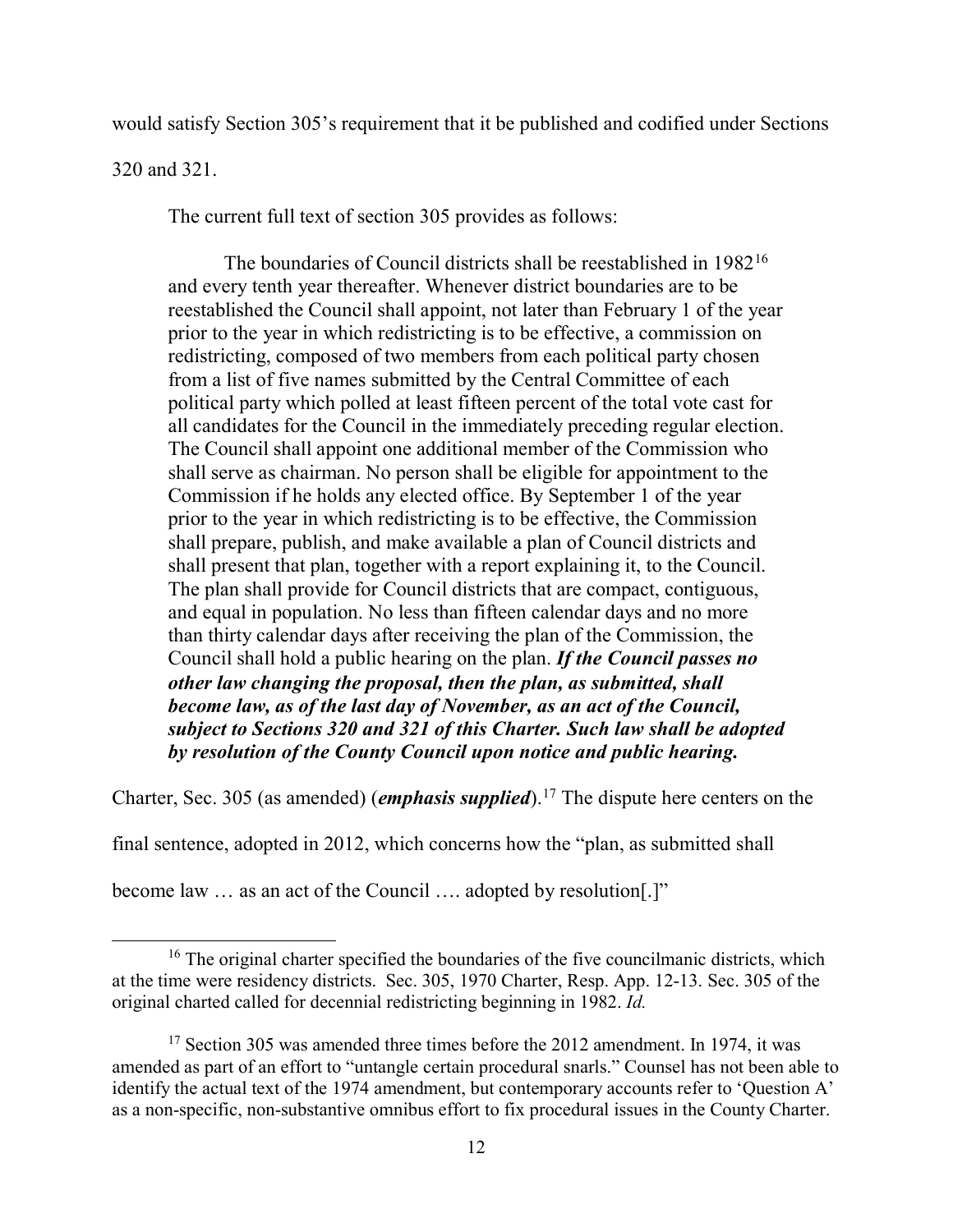<span id="page-17-0"></span>**II. The 2012 amendment to Section 305 did not change the requirement that the Council enact "a law" to adopt a different map than the one proposed in the Commission's plan. It simply described how the Commission plan "shall become law … as an act of the Council."**

In 2012, the Council adopted, and the voters ratified an amendment adding a

single sentence to Section 305 providing the legislative vehicle for the adoption of the

Commission's plan to "become law" subject to notice and codification. CB-55-2012, Pet.

App. at 248-49. The plain language of Section 305 now provides that upon inaction of the

Council by the last day of November, the Commission's "plan, as submitted, *shall* 

*become law … as an act of the council, subject to Section 320 and 321 of this Charter*,"

and that "*such law shall be adopted by resolution*[.]" (emphasis supplied).

If the Council passes no other law changing the proposal, then *the plan, as submitted, shall become law*, as of the last day of November, as an act of the Council, subject to Sections 320 and 321 of this Charter. *Such law* shall be adopted by resolution of the County Council upon notice and public hearing**.**

Sec. 305 (emphasis supplied, new law underscored).

Prior to 2012, Section 305 simply stated that "the plan, as submitted, shall become

law as an act of the Council, subject to Sections 320 and Sections 321 of the Charter"

upon inaction of the Council. Section 320 and 321 are the publication and codification

 $\overline{a}$ *See, e.g.*, *The Referendum Issues in Maryland*, THE WASHINGTON POST (Oct. 29, 1974); *Marylander's to Vote on 13 Proposed Constitution Changes*, THE WASHINGTON POST (Nov. 3, 1974). Resp. App. at 174-175. Then in 2002, Section 305 was amended to add language to clarify that the Commission's plan would become law if no other law changing the proposal were adopted by the Council as of the last day of November. The 2002 amendment also amended Section 305 to require the commission be appointed by February 1 and that the commission's plan be submitted to the Council by September 1. *See*, CB-69-2002 (ratified Nov. 5, 2002). Pet. App. at 194.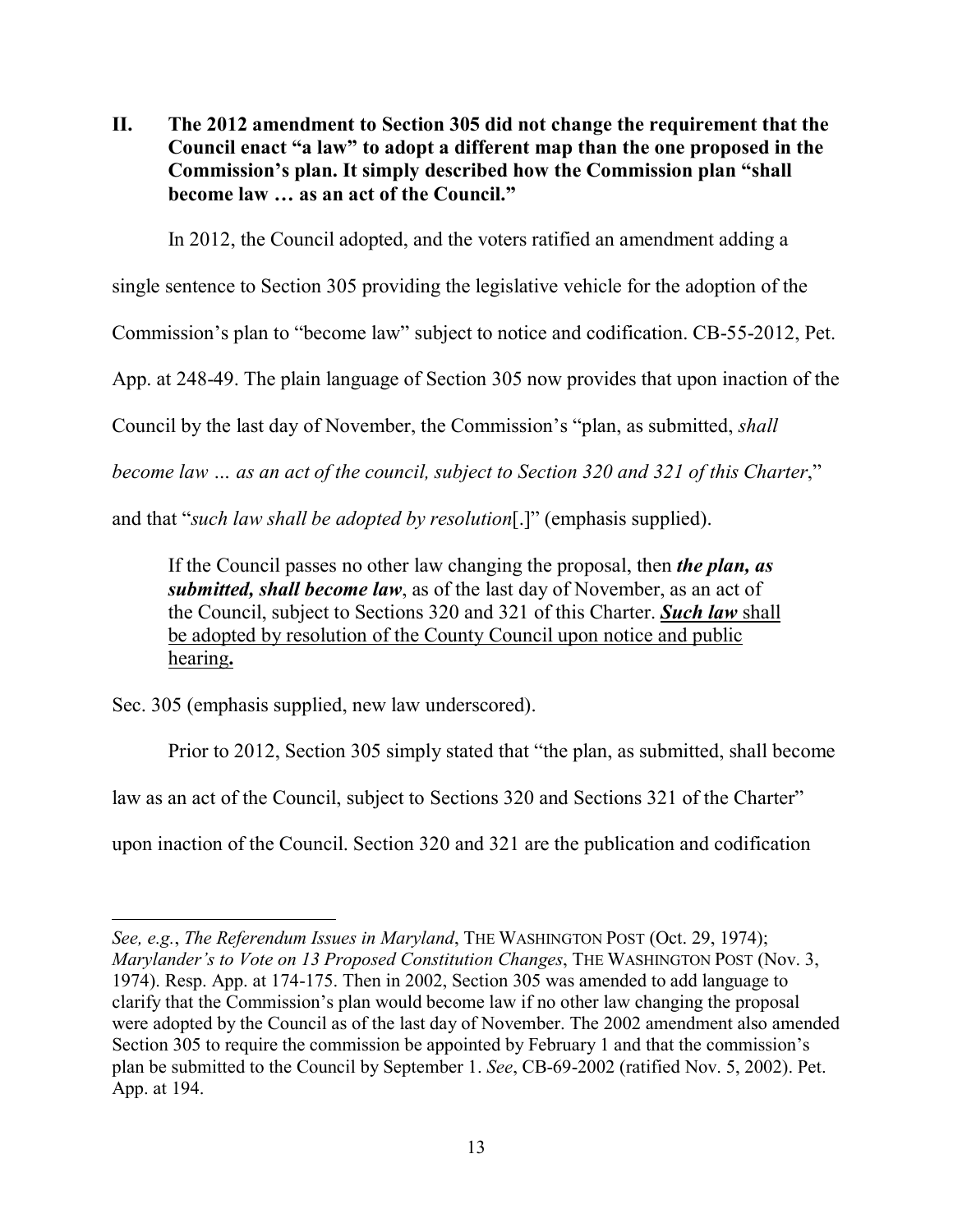provisions of the Charter[.18](#page-18-0) But the Charter never specified what "act of the Council" should occur to cause the Commission plan to "become" law as Section 305 provided.<sup>[19](#page-18-1)</sup>

CB-55-2012 filled this void. It mandated the Council to use a simple resolution to acknowledge this legislative fact,  $20$  subject to notice, publication, and codification. This is so—unlike in 1991 and 2001—there would be a public record of the "act of the Council" acknowledging that the Commission plan became law.

But the Council seeks more from Section 305. It argues that "such law" refers back to the "other law" language of "if the Council passes no *other* law." Not only does this reading run afoul of the plain language of the Charter and long-standing rules of statutory construction involving legislative use of the word "such," but it contorts basic grammar.

<span id="page-18-0"></span> <sup>18</sup> *See* Charter § 320 ("The Council shall cause all laws and all amendments to this Charter to be published promptly following their enactment as provided by law. Such laws and Charter amendments shall also be made available to the public at reasonable prices to be fixed by the Council."). *See also* Charter § 321 ("At intervals not greater than every four years, the Council shall compile and codify all laws of the County in effect at such times. Each such codification shall be submitted to the Council, and, if adopted by law, shall be known as the "Prince George's County Code." Such code shall be published with an index and such appropriate notes, citations, annotations, and appendices as the Council may determine. At least annually the Council shall prepare and publish a Supplement to the County Code of laws.") Resp. App. at 49-50.

<span id="page-18-1"></span><sup>19</sup> The word "become" is significant here, because the Commission plan legally *becomes* law by Council inaction; it is not enacted by the Council like any "other" law would be. Merriam-Webster defines "become" as 1) to come into existence; or 2) to undergo change or development. *Become*, [www.merriam-webster.com.](http://www.merriam-webster.com/) Accessed February 21, 2022.

<span id="page-18-2"></span><sup>20</sup> A legislative fact is simply legislative recognition of the law as a fact. *See*, *e.g.*, *State v. Goldsberry*, 419 Md. 100 (2011); *National Agricultural Chemicals Assn. v. Rominger*, 500 F. Supp. 465 (E.D. Cal. 1980).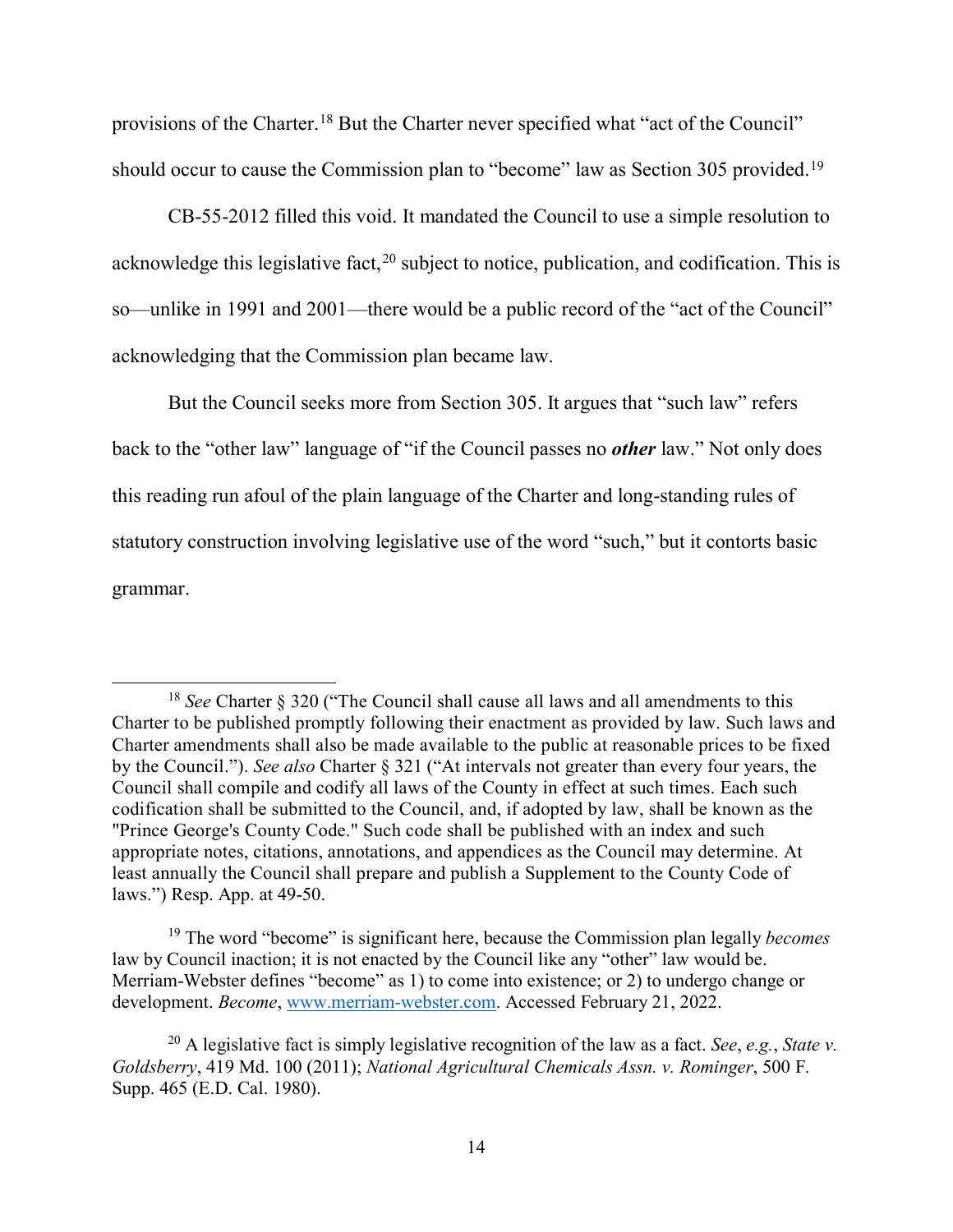There are two laws referenced in Section 305. The first is the default event, where the Commission's plan as submitted becomes "law," and the second is distinguished as an "other law" that the Council must pass to change the Commission's plan. The amended language from CB-55-2012 of "[s]uch law" only refers to the Commission's plan becoming law.

Like most courts, this Court has consistently held that "'[s]uch' is a relative adjective referring back to and identifying something previously spoken of. 'Such' naturally, by grammatical usage, refers to the last preceding antecedent.["21](#page-19-0) *Board of Supervisors of Elections v. Weiss*, 217 Md. 133, 138, 141 A.2d 734, 737 (1958). Here, the preceding antecedent is the "plan, as submitted, shall become law." The "last preceding antecedent rule" has been a uniform rule of construction for more than a century.<sup>[22](#page-19-1)</sup>

The trial court applied this exact rule of statutory construction to the use of "such"

in the 2012 amendment:

How the court reads the sentence preceding the new language is this: There's a clause that says if the council passes no other law changing the proposal and the Court finds that to change the law the council has to

<span id="page-19-0"></span><sup>&</sup>lt;sup>21</sup> The relative pronoun here ("such") comes "as a rule" after its antecedent here ("the plan, as submitted, shall become law"). *See* The Elements of Style, The *Elements of Style*. Strunk, W., Jr. and White, E.B., p. 15. Under no rules of statutory construction or basic grammar could the antecedent to the pronoun "such" here be the language "if the Council passes no other law changing the proposal."

<span id="page-19-1"></span><sup>22</sup> *See*, *e.g.*, *United States v. Bowen*, 100 U.S. 508 (1879) (finding that the qualifying word such . . . restricted the referent to the class of individuals described in the sentence which immediately preceded it) (cleaned up); *United States v. Ahlers*, 305 F.3d 54, 59-61 (1st Cir. 2002) (finding that the use of the word such plainly referred back to the entire antecedent phrase and thus retained a reference point that is specific and carefully circumscribed). The rule of the last antecedent holds that "a limiting clause or phrase . . . should ordinarily be read as modifying only the noun or phrase that it immediately follows." *Barnhart v. Thomas*, 540 U.S. 20, 26 (2003).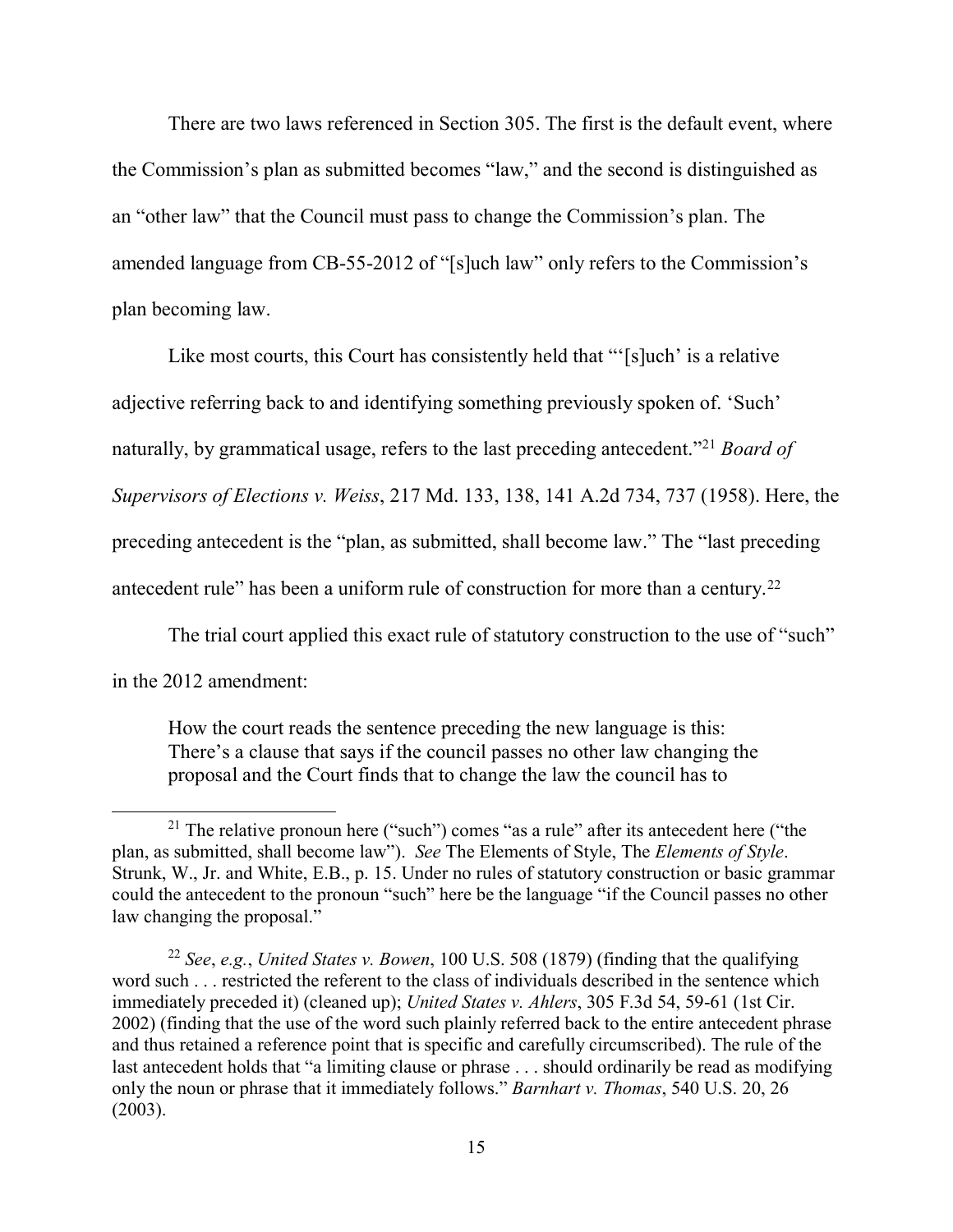submit a bill to enact it, then "the plan, as submitted becomes law." And that's the sentence. That's the active sentence there, the plan shall become law." The court reads such law as relating back to the plan that becomes law in November. That's how the court reads it. And the resolution is of an administrative character, that it's a resolution adopting the plan that by operation of law becomes law.

Hearing Transcript, Pet. App. at 121.

The trial court's construction is consistent with the plain language of Section 305, which describes any law changing the Commission's plan as an "other law." It distinguishes "other law" from where the Commission's plan "becomes law" by "act of the Council" in the absence of "other law." There is a clear distinction between "other law" (some different map) and "such law" (the Commission's plan) "becoming law." By definition, any "other" law, is a different law. The resolution refers to the intact, unchanged Commission plan "becoming law."

The Council argues that Respondents' reading cannot be correct, because if so, the 2012 amendment to Section 305 would be superfluous. But it is the Council's proffered construction that results in superfluity. The Council needed no new Charter authority or legislative vehicle to be able to adopt its own redistricting plan. Indeed, it had successfully done so at least twice before by passing bills, but never by passing a resolution. *See* CB-184-1981; CB-064-2011 at Resp. App. at 111; 158.

In contrast, the long-standing Charter requirement for an "act of the County Council" subject to notice, publication, and codification to confirm that the Commission's plan became law needed further definition as to exactly what the "act of the Council" was. Prior to CB-55-2012, there was no definition as to what that "act of the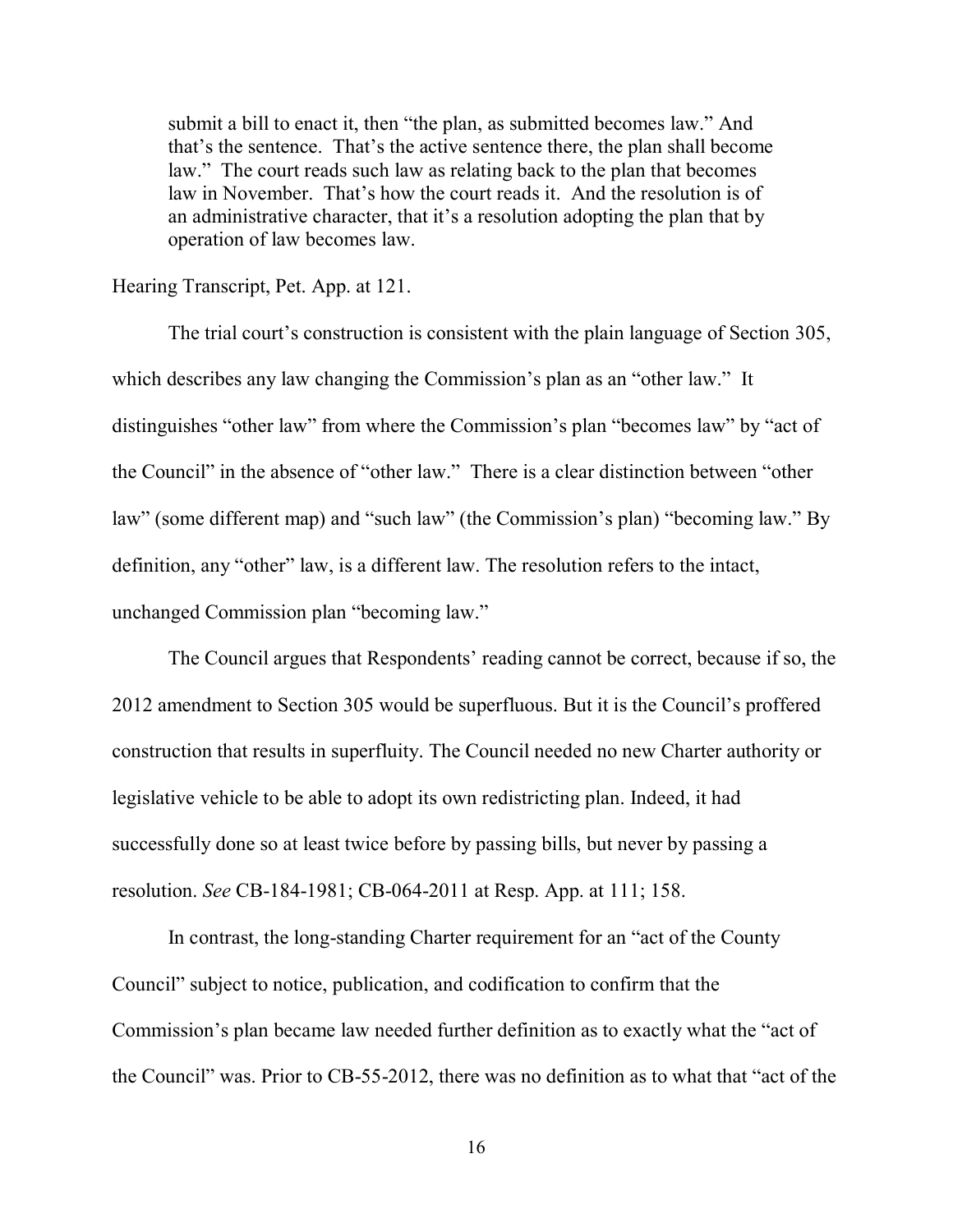Council" was, besides its own inaction. It was also unclear whether this "act of the Council" would fall within the purview of the executive veto in Section 411, which would make little sense for a purely ministerial act of acknowledgment.

If the Council wanted the authority to adopt its own map free from executive veto, it could have explicitly said so, just as Anne Arundel County and Baltimore County did.<sup>[23](#page-21-0)</sup> But neither the framers, nor the voters of Prince George's County or seven other counties,

have done so.<sup>[24](#page-21-1)</sup>

<span id="page-21-1"></span><sup>24</sup> *See* Cecil County Charter § 214 ("If within 90 days after submission of the plan no other legislation reestablishing the boundaries of the residency districts has been enacted, the plan as submitted shall become law.") Resp. App. at 166; Dorchester County Charter § 213 ("If within 90 days after presentation of the Commission's plan no other law reestablishing the boundaries of the council districts has been enacted, then the plan, as submitted, shall become law.") Resp. App. at 167; Frederick County Charter § 214 ("If within ninety days after submission of the plan no other legislation reestablishing the boundaries of the Council Districts has been enacted, the plan as submitted shall become law.") Resp. App. at 168; Montgomery County Charter § 104 ("If within ninety days after presentation of the Commission's plan no other law reestablishing the boundaries of the Council districts has been enacted, then the plan, as submitted, shall become law."); Resp. App. at 169; Wicomico County Charter § 201 ("Seventy (70) days following presentation of the commission's plan, the plan as finally adopted by the County Council shall become law.") Resp. App. at 170; Howard County Charter § 202 ("If by the date that the Council sets by Resolution following presentation of the plan by the Commission, no ordinance re-establishing the boundaries of the Councilmanic Districts has been enacted, then the plan as submitted by the Commission shall become law.") Resp. App. at 171- 172; Harford County Charter § 205 ("If within seventy calendar days following presentation of the Commission's plan no other law establishing or re-establishing the boundaries of the Council districts has been enacted, then the plan, as submitted, shall become law.") Resp. App. at 173.

<span id="page-21-0"></span> <sup>23</sup> *See* Anne Arundel County Charter § 207 ("After receiving the report of the Charter Revision Commission as provided in Section 1203 of Article XII of this Charter, the County Council is hereby empowered by ordinance enacted by the affirmative vote of not less than five members, to revise, amend or reconstitute councilmanic districts then in effect but not to change the number thereof. Any such ordinance *shall not be subject to executive veto and shall become law on the date of its enactment by the Council.* Any such ordinance shall not be an emergency ordinance and shall be subject to the referendum provisions of Article III of this Charter.") (emphasis supplied). Resp. App. at 164. *See also* Baltimore County Charter § 207 ("*The final redistricting plan adopted by the county council is not subject to the executive veto provided in Article III.")* (emphasis supplied). Resp. App. at 165.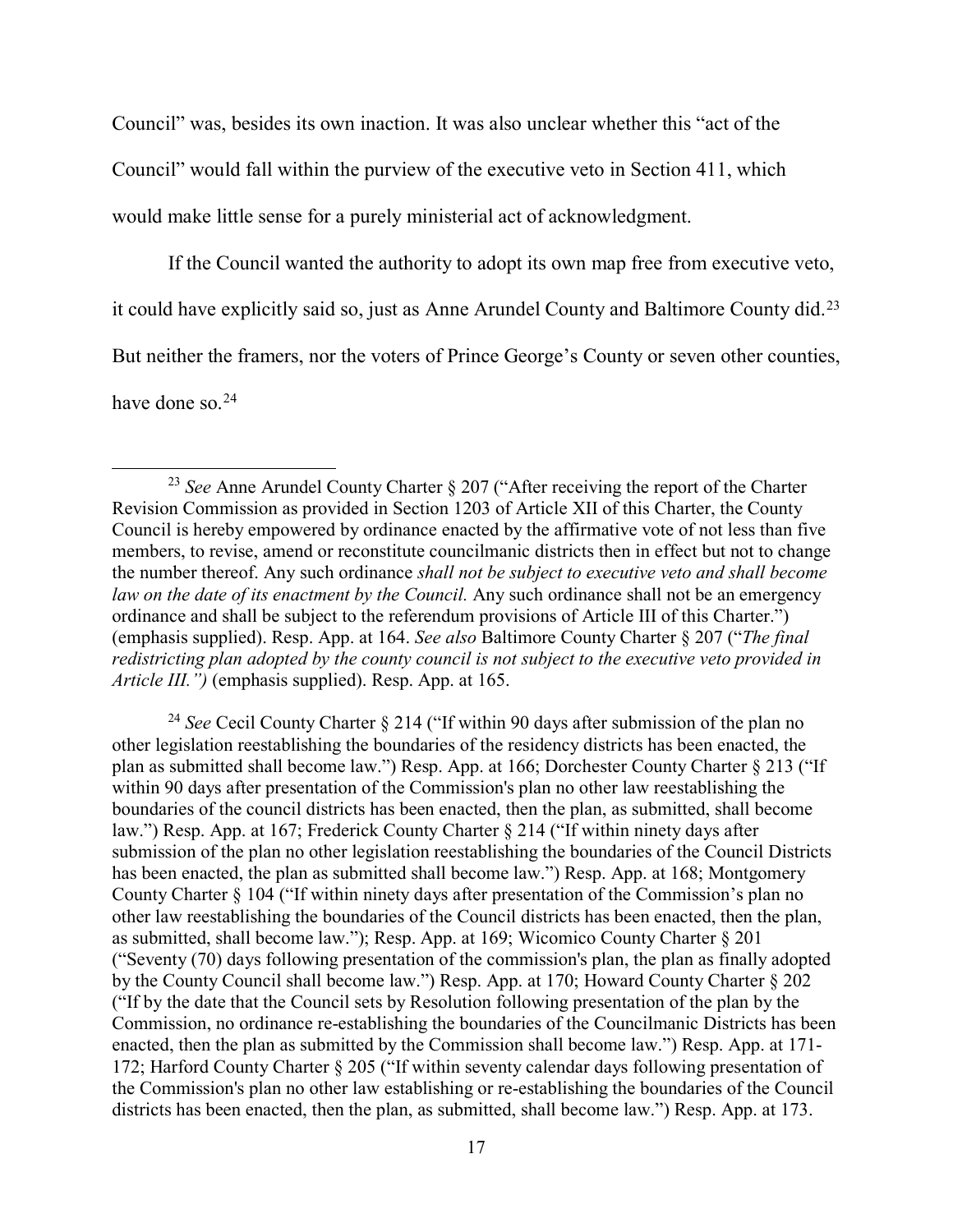To the extent there is any ambiguity in Section 305 as a result of the 2012 amendment, the rule of the last preceding antecedent and the illogic of the Council's construction resolve any conceivable ambiguity in favor of a simple reading of the statute as written.

#### <span id="page-22-0"></span>**III. Nothing in the legislative history of CB-55-2012 supports the Petitioner's construction of Section 305.**

The Court's February 11, 2022 order requested the legislative history of Sections

305 and 317. While the legislative history of Section 305 prior to 2012 is well

documented, the legislative history of the one-sentence amendment in CB 55-2012 is

scant. Unlike nearly all Council legislation, the bill file contains no staff memoranda, no

detailed analysis and no correspondence concerning the origins of CB-55-2012.

CB-55-2012 was introduced on June 19, 2012 by Councilmembers Ingrid Turner

and Andrea Harrison. On the same day it was introduced, the Committee on the Whole

voted 7-0 to adopt CB-55-2012. The minutes succinctly describe the meeting:

**CB-55-2012 (CHARTER AMENDMENT) - AN ACT CONCERNING AMENDMENT OF SECTION 305, CHARTER OF PRINCE GEORGE'S COUNTY** for the purpose of proposing an amendment to Section 305 of the Charter of Prince George's County to authorize legislative action on the decennial County Council redistricting plan by resolution upon notice and public hearing. *FAVORABLE RECOMMENDATION* 

*Karen Zavakos, Legislative Officer, provided an overview of the Legislation. Council Member Olson moved favorable recommendation; seconded by Council Member Davis. The motion carried 7-0 (Absent: Council Members Campos and Turner).* 

Pet. App. at 247-251.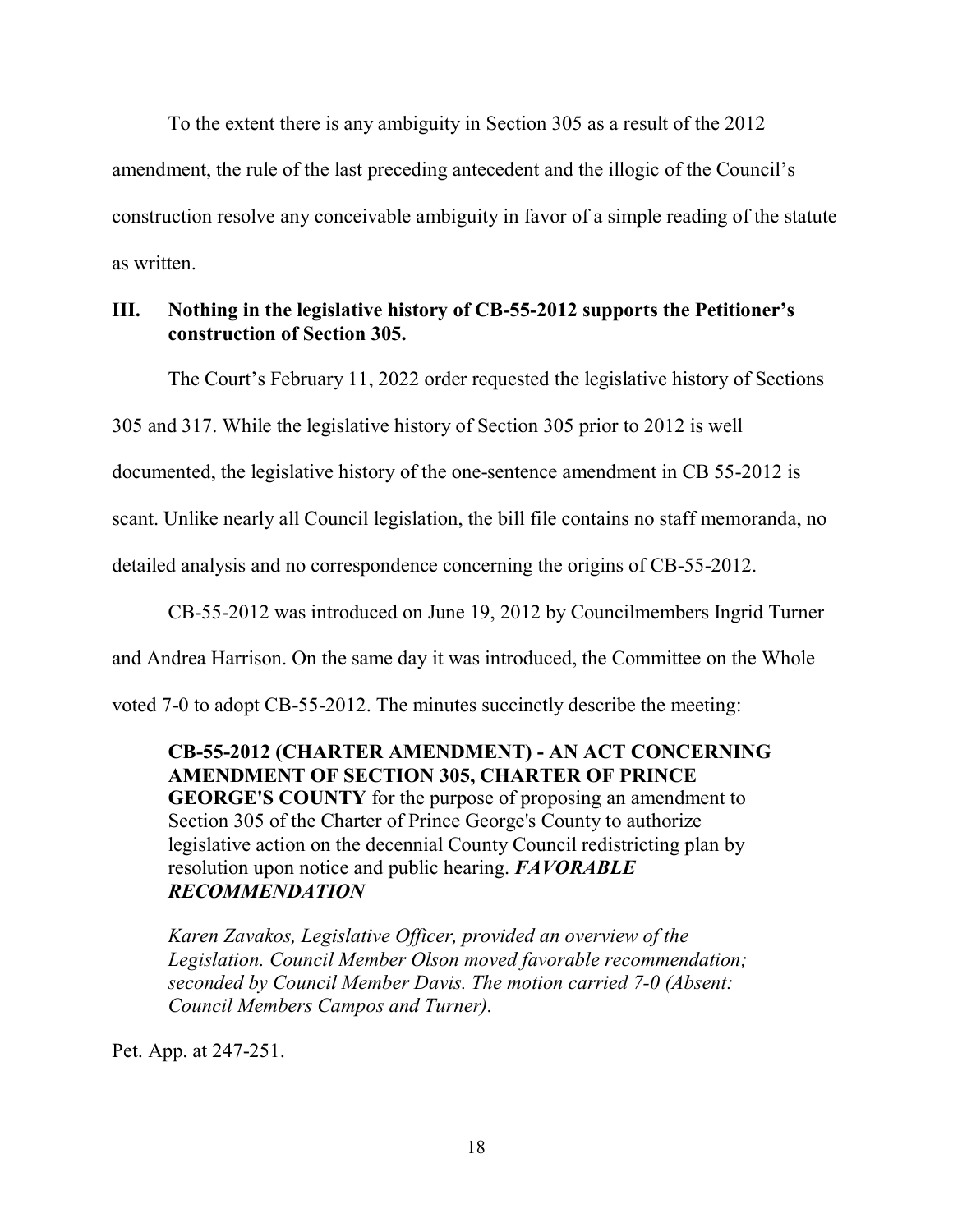A public hearing on CB-55-2012 was scheduled before the full Council five weeks

later, on July 24, 2012. No one spoke at the public hearing. No staff briefed the Council.

No Council member spoke. The County Council minutes state only the following:

**CB-55-2012 (CHARTER AMENDMENT)** - **AN ACT CONCERNING AMENDMENT OF SECTION 305, CHARTER OF PRINCE GEORGE'S COUNTY** for the purpose of proposing an amendment to Section 305 of the Charter of Prince George's County to authorize legislative action on the decennial County Council redistricting plan by resolution upon notice and public hearing. *PUBLIC HEARING HELD; ENACTED*

(Introduced by Council Members Harrison and Turner on 6/10/2012; favorably reported out of C.O.W. on 6/19/2012)

# **(6 VOTES REQUIRED TO ENACT)**

*Pursuant to proper notice, the public hearing convened on Council Bill 55. No persons wishing to speak, the public hearing was declared held. Council Member Turner moved enactment of Council Bill 55; seconded by Council Member Davis. The motion carried 8-0 (Absent: Council Member Toles).*

Pet. App. at 247.

The voters ratified the amendment by voting favorably on Question A at the November 6, 2012 General Election Question A, as proposed to the voters read: "To authorize legislative action on the decennial County Council redistricting plan by resolution upon notice and public hearing." Pet. App. at 253. This clearly refers to the Commission's plan. Section 305 uses the term "plan" five times, each referring only to the Commission's plan. Indeed, the word "plan" is never used in Section 305 to refer to any redistricting initiative of the Council. The only legislative action specified in Section 305 is that of the Commission's plan becoming law as an act of the Council. The voters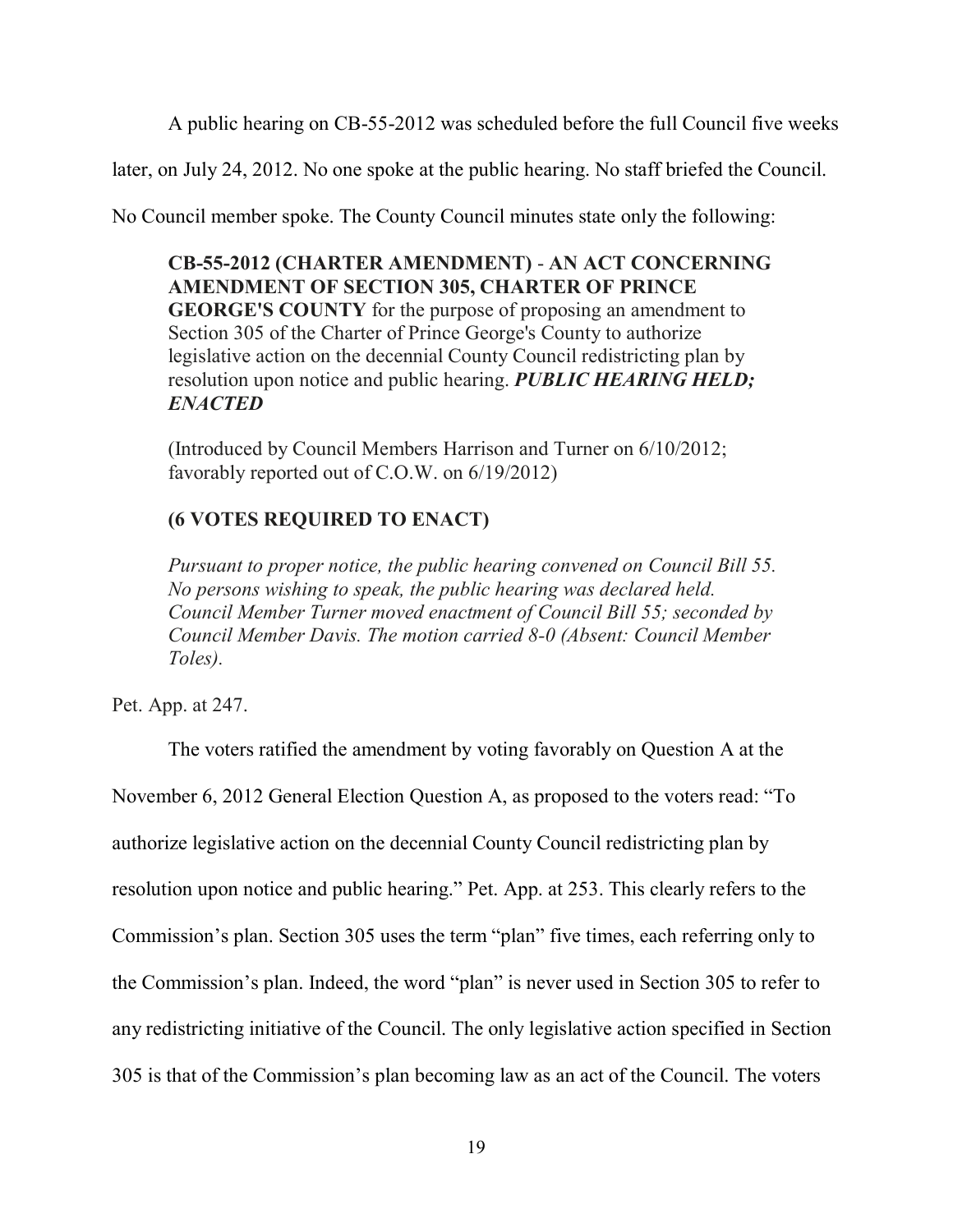never authorized the Council to use a simple resolution to implement any Councildevised map.

This sparse legislative history is not surprising for an amendment merely creating an administrative vehicle to acknowledge Council inaction and codify the Commission's plan. On the other hand, a charter amendment taking redistricting out of normal legislative process, placing it solely in the Council's purview, and exempting it from executive veto would obviously demand much more.

Like the charters in Baltimore County and Anne Arundel County, if the Council intended to exempt its changes to the Commission's plan from executive veto, then it would have actually said so.<sup>[25](#page-24-0)</sup> But such inquiry is unnecessary, as the language of Section 305 is perfectly clear[26](#page-24-1) that it requires a law to be passed to change the Commission's plan. The language used is "the primary source of legislative intent[;]… If the meaning of the amendment is plain and unambiguous, we need look no further." *Mayor & City Council of Ocean City v. Bunting*, 168 Md. App. 134, 141, 895 A.2d 1068, 1072 (2006). There is no exception carved out for that law to be passed by a resolution, like there is for the inherently different law simply adopting the Commission's plan.

At the January 28 Circuit Court hearing, the Council specifically stated that the language in the 2012 amendment was unambiguous,<sup>[27](#page-24-2)</sup> but the Council now seems to

 <sup>25</sup> *See supra*, n. 23-24.

<span id="page-24-2"></span><span id="page-24-1"></span><span id="page-24-0"></span> $26$  And Section 305 is admittedly unambiguous. The Council's attorney responded "No, no, no" when asked whether Section 305 was ambiguous. *See* Hearing Transcript, Pet. App. 104.

 $^{27}$  *Id.*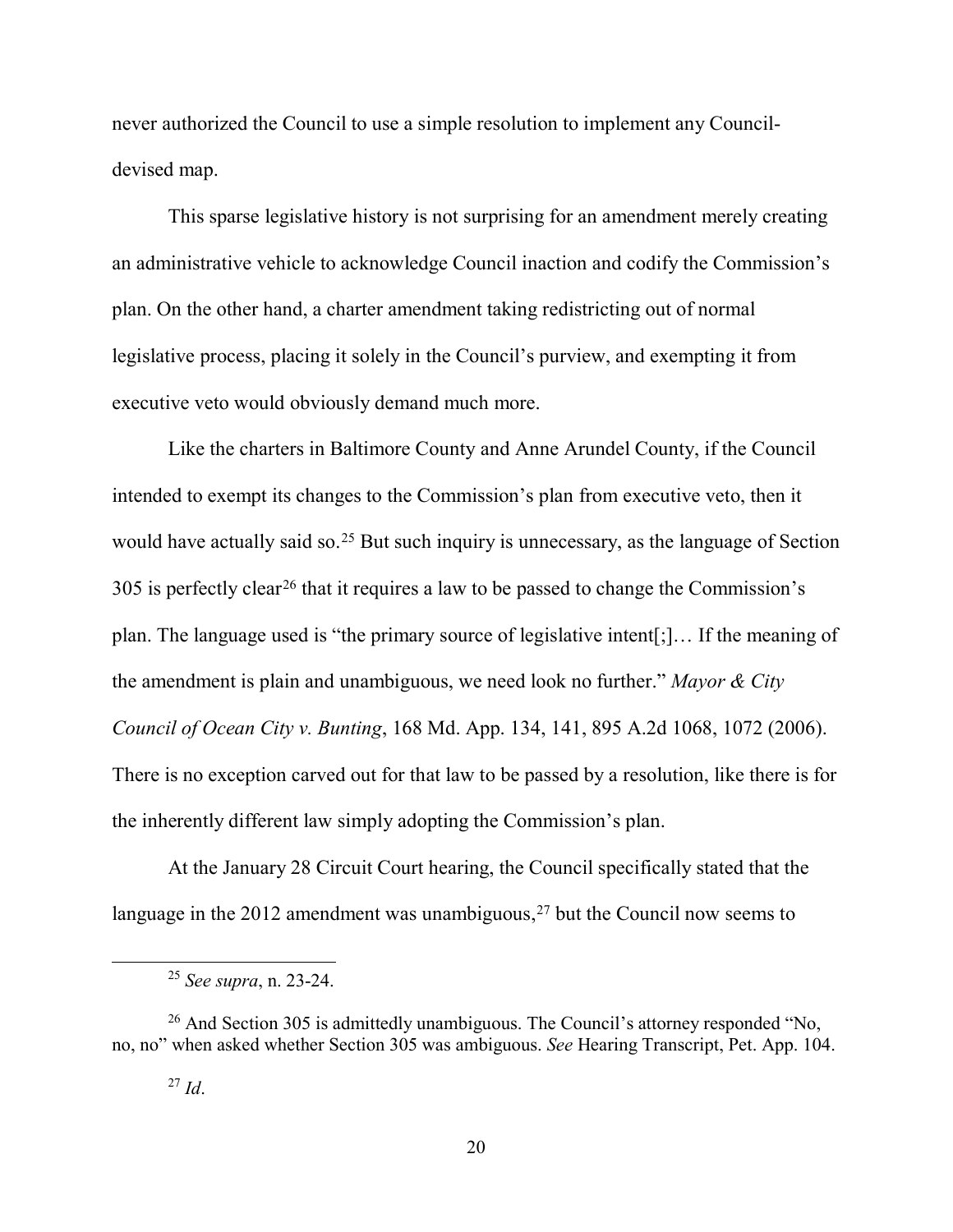suggests that there is some purported ambiguity to be resolved by stretching the language of Section 305. They claim an unwritten, but apparently implied, authority to enact its own redistricting map, free from executive veto or other legislative procedures. If that was the intention behind CB 55-2012, the Council never said so in the actual text of the Charter amendment, and their argument here is a post-hoc rationalization.

#### <span id="page-25-0"></span>**IV. Laws are enacted by passing bills. A bill was required here.**

The Council can only enact a law by passing a bill. Section 317 of the Charter expressly provides that "[t]he Council shall enact *no law* except by bill." (Emphasis supplied). Section 305 requires the Council enact "a law" to adopt its own map.

Additionally, the framers of the Charter expressly exempted redistricting plans from being petitioned to referenda. *See*, Sec. 319 "Any law which becomes law pursuant to this Charter may be petitioned to referendum; except a law … (3) establishing Councilmanic districts …." Because the right to referenda in Section 319 applies only to "bills," this reinforces the framers' intent that a redistricting law requires a bill.

The framers of the Charter intended that the extensive, formal legislative procedures in Article III apply to all types of legislative acts:

In considering enactment of legislation, it is the intent of the Charter Board to have the legislative procedure apply to all types of legislative acts, whether they are termed ordinances or public local law. The Board unanimously adopted the Form of Laws in the Loveless Commission.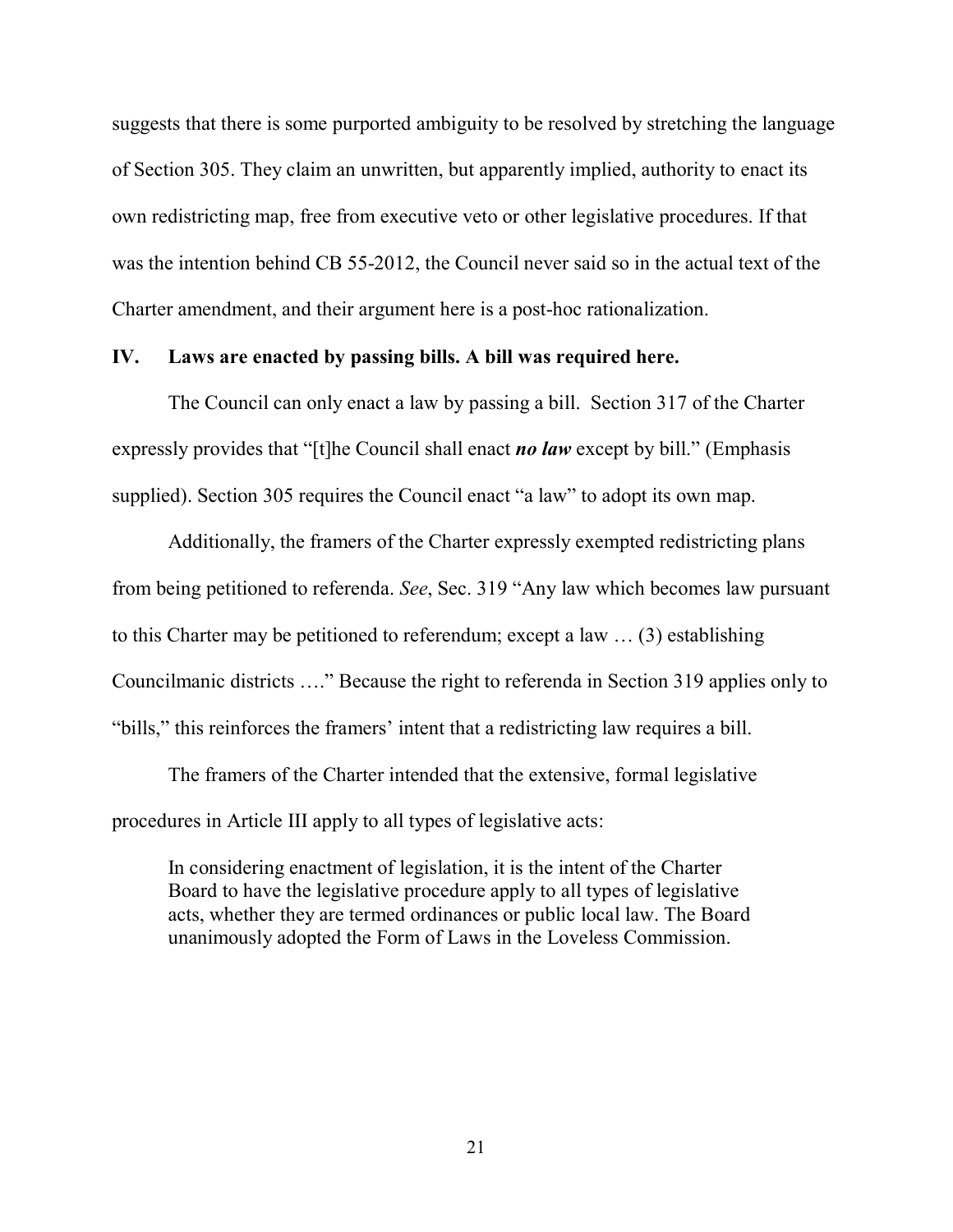See Prince George's Charter Board Minutes, March 29, 1969. Resp. App. at 2.<sup>[28](#page-26-0)</sup> This approach is consistent with charters throughout the State, and state constitutions generally. *See*, *e*.*g.* Md. Const. Art. III, Sec. 29 ("[A]ll Laws shall be passed by original bill."); *Smiley v. Holm*, 285 U.S. 355, 367-68 (1932) ("As the authority is conferred for the purpose of making laws for the state … the exercise of the authority must be in accordance with the method which the state has prescribed for legislative enactments."). In contrast, the Charter contains no legislative procedures or safeguards concerning resolutions.[29](#page-26-1)

The Charter provides important procedural safeguards and the checks and balance associated with the passage of a bill.<sup>[30](#page-26-2)</sup> When a bill is introduced, the Council

<span id="page-26-0"></span><sup>&</sup>lt;sup>28</sup> The Loveless Committee was a charter study commission which preceded the election of the Charter Board in 1968. It was chaired by Ernest A. Loveless, former chief judge of the Seventh Judicial Circuit. The Commission drafted a model charter, which confirms the Charter Board's adoption of most of its provisions concerning legislation, which now appear in Section 317. See Loveless Report, Resp. App. 60-61, Section 206.

<span id="page-26-1"></span> $^{29}$  A resolution, has no procedural safeguards because resolutions are, by design, not intended to significantly affect substantive rights. Charter Section 1017(c) provides "[t]he word 'resolution' shall mean a measure adopted by the Council having the force and effect of law but of a temporary or administrative character." The Charter is replete with examples of "temporary or administrative" actions, not subject to executive veto, where it requires a resolution: temporary administrative appointments (Sec. 505), annual salary classifications (Sec. 903), annual tax levy (Sec. 811), bond pledges (Sec. 323), and exemptions of agencies from an annual audit (Sec. 313).

<span id="page-26-2"></span> $30$  In its February 11, 2022 Order, the Court requested the legislative history of Sections 305 and 317 of the Charter. Section 317 sets forth how the Council can enact legislation. Section 317 has been amended five times since the original adoption of the Charter. CB-92-1974 fixed minor procedural problems that arose in the first four years of the Charter government. CB-70- 2002 appeared to be a revision of various sections of the Charter. Section 317 was amended to allow for introduction of a bill by a simple majority, instead of two-thirds vote of the Council, allowed the clerk instead of the chair to schedule hearings, and provide that in addition to posting Council legislation on the official bulletin board, it may also be posted "by any other such methods as the Council shall dictate." CB-59-2006 amended Section 317 to permit the Council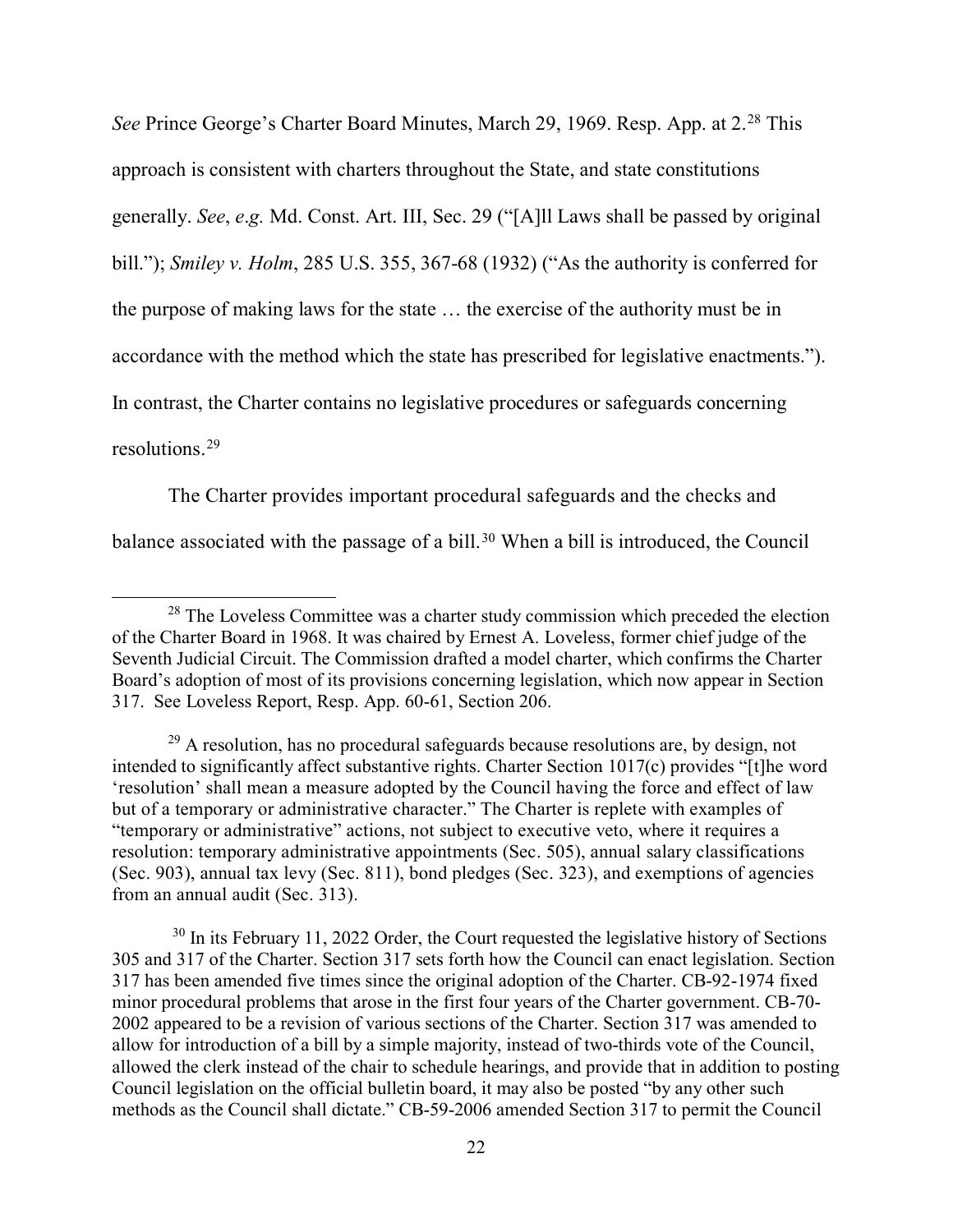must provide a copy of the bill and notify the public of the time and place a hearing will be held on the bill. *See* Sec. 317.[31](#page-27-0) If a hearing is held, and an amendment thereafter changes the substance of the bill, there must be a new hearing. *Id*. [32](#page-27-1) Notably, there is no procedure for amending the Commission plan in Section 305 or subjecting it to additional public hearings. Changes can only be implemented by passing some "other law" changing the Commission plan. Sec. 305.

Once a bill is enacted by the Council it must be presented to the County Executive for signature or veto. Sec. 411. The bill becomes law if the County Executive signs the bill, or fails to return the bill to the Council within ten days of presentment. *Id*. If the County Executive vetoes the bill, a two-thirds vote of the full Council can override the veto, and the bill becomes law. *Id.* (Significantly, the six votes in favor of CR-123-2021

 $\overline{a}$ 

to modify quorum, voting and publication requirements in the event an emergency declared by the governor. CB-50-2008 amended Section 317 to require the Clerk to place notice of the public hearing within ten days of introduction instead of five days. CB-52-2014 amended Section 317 to change the number of designated newspapers of record from three to one or more. Pet. App. at 170-269.

<span id="page-27-0"></span> $31$  "On the introduction of any bill, a copy thereof and notice of the time and place of the public hearing on the bill shall be posted … in a public place and by any other such methods as the Council shall dictate. Additional copies of the bill shall be made available to the public and to the press …. Within ten days following the introduction of a bill the Clerk of the Council shall schedule and give public notice of a public hearing on the bill, which hearing shall not be less than fourteen days after its introduction."

<span id="page-27-1"></span> $32$  "After the public hearing, a bill may be finally enacted  $\ldots$  except, that if a bill is amended before enactment and the amendment constitutes a change of substance, the bill shall not be enacted until it is reprinted or reproduced as amended and a public hearing shall be set … as in the case of a newly introduced bill."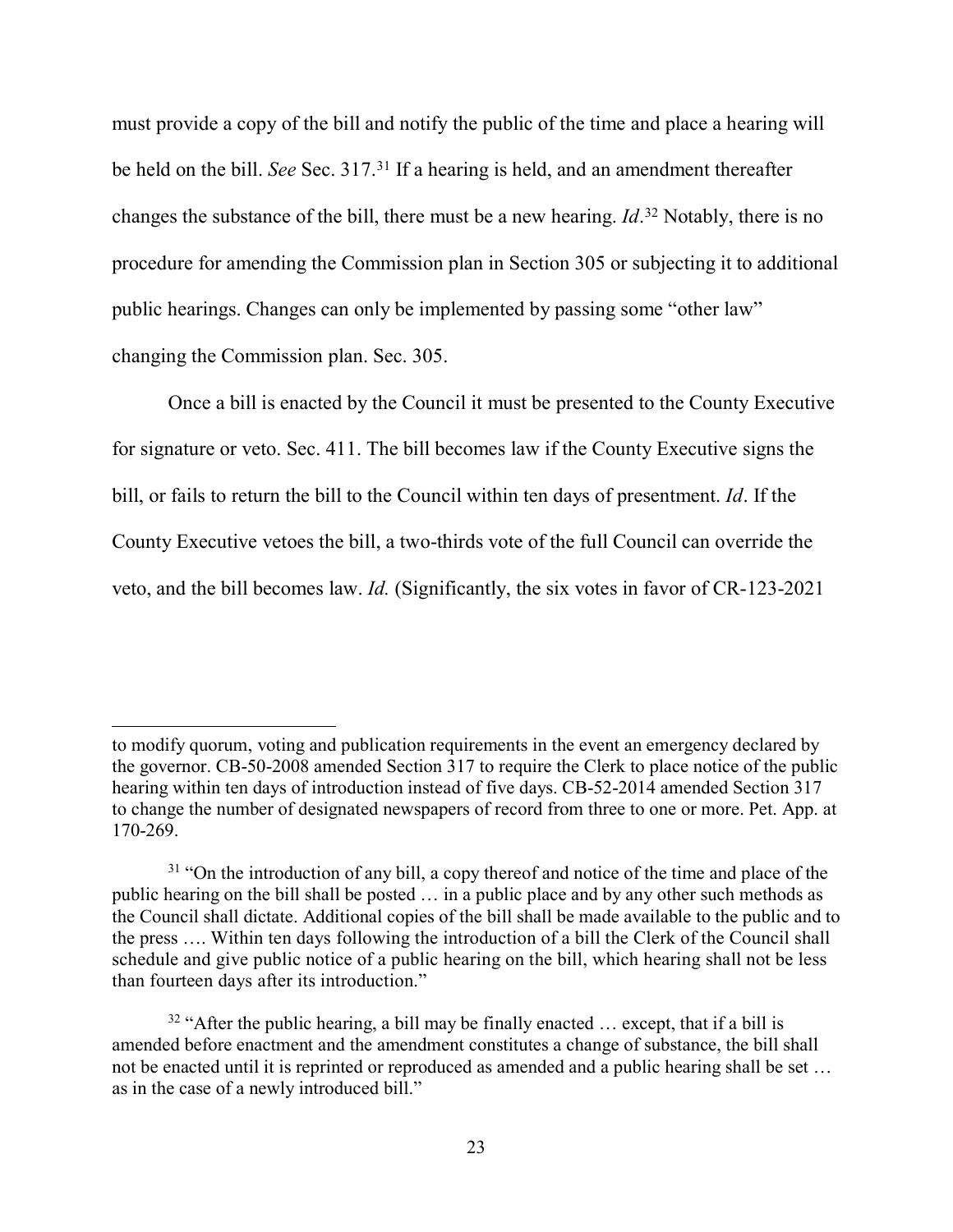would not be sufficient to override a veto of a bill, which requires an affirmative vote of 8 of the 11 Council members.)

Presentment to the County Executive is an indispensable part of the legislative process. *See* Sec. 102 ("The powers mentioned in the preceding section shall be exercised only by the County Council, the County Executive, … acting under their respective authorities"); Sec. 402 ("All executive power vested in Prince George's County by the Constitution and laws of Maryland and this Charter shall be vested in the County Executive"). *See also Schisler v. State*, 394 Md. 519, 575-76, 907 A.2d 175, 208 (2006) ("When ... any of the three branches of government takes unto itself powers denied to it or those strictly within the sovereignty of another branch, the courts of this State must step in and declare such encroachments to be constitutionally prohibited.").

The Council cites Section 1017(a), which defines a bill as "any measure introduced in the Council for legislative action. Sec. 1017(a). It goes on to provide that "[t]he words 'act,' 'ordinance,' 'public local law,' and 'legislative act,' when used in connection with any action by the Council, shall be synonymous and shall mean any bill enacted in the manner and form provided in this Charter." Sec.  $1017(b)$ .<sup>[33](#page-28-0)</sup> But this

<span id="page-28-0"></span><sup>&</sup>lt;sup>33</sup> The Council cites the Express Powers Act for the proposition that a resolution was appropriate here. Pet. Br. at pp. 13-14. But all the Express Powers Act does is confirm that councils in charter counties may pass laws or resolutions consistent with their powers. LG §10- 206. The Council's argument misses the point here. The voters of Prince George's County have decided in their charter to require "a law," which is in this case is "a bill." Similarly, LG §10- 306 simply authorizes charter counties to create and revise election districts and precincts. This section has no bearing on the redrawing of Councilmanic districts, which are also an express power, and which are governed by Sections 305, 317 and other provisions of the Prince George's County Charter.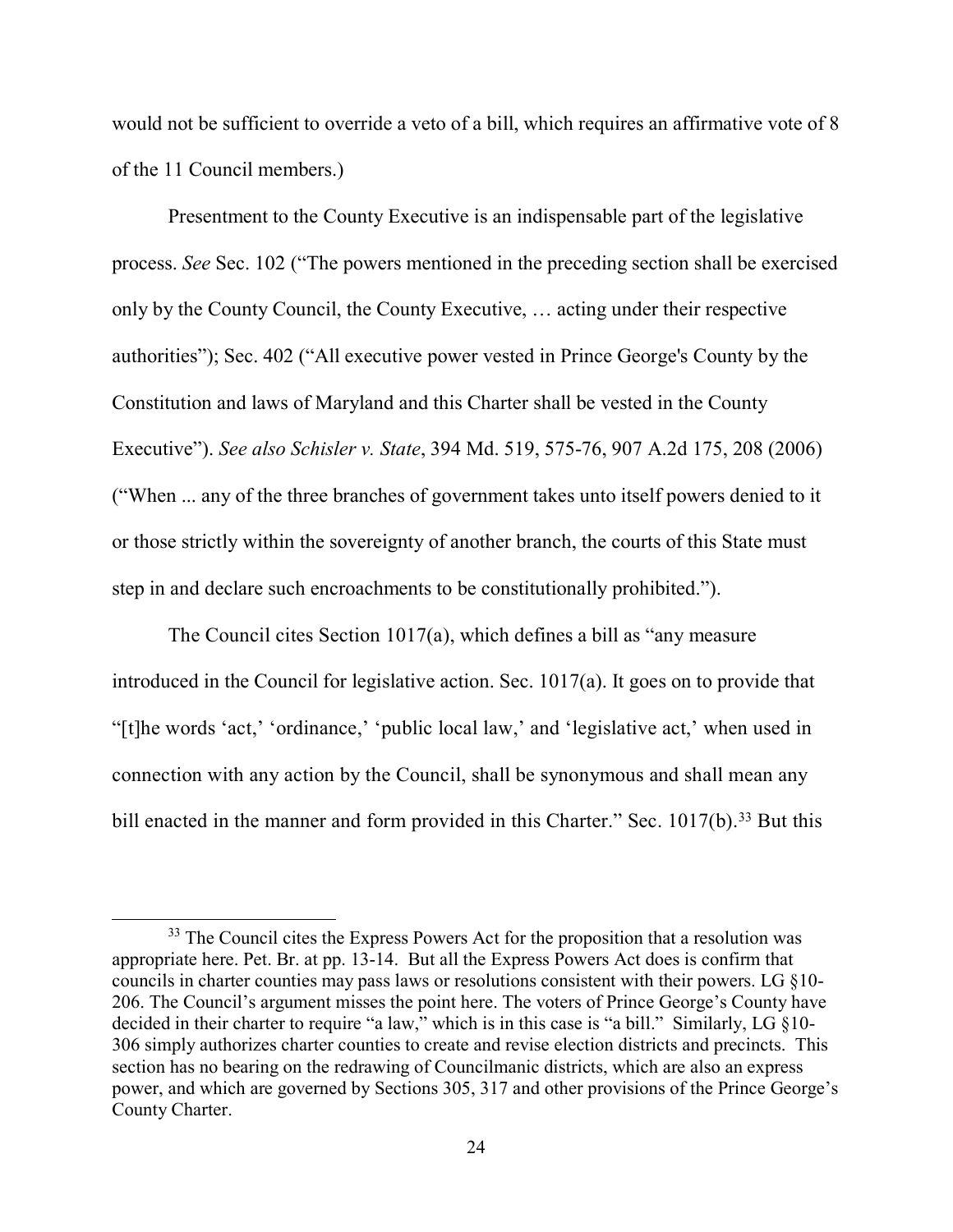section actually supports Respondents' position here, as the only reference to resolutions refers to actions of the former Board of County Commissioners:

The word "law" shall be construed as including all acts, public local laws, ordinances, and other legislative acts of the Council, all ordinances and *resolutions of the County Commissioners not hereby or hereafter amended or repealed*, and all public general laws and public local laws of the General Assembly in effect from time to time after the adoption of this Charter, whenever such construction would be reasonable.

Sec. 1017(d) (emphasis supplied).

The provision simply provided that the resolutions adopted by the former County Commissioners before the Charter government replaced them in 1970 had the force and effect of law. Section 1017(d), part of the Charter's definitional section, expressly refers to these "resolutions of the County Commissioners." It does not, in contrast, refer at all to the "resolutions" of the County Council.

The distinction between bills and resolutions is well established both in

Maryland and throughout the country.[34](#page-29-0) In 2000, in *Anchor Inn Seafood*, this Court held

that a county council cannot legislate by resolution to avoid executive veto, a critical

<span id="page-29-0"></span> <sup>34</sup> *See*, *e.g. Cape Girardeau v. Foudeu*, 30 Mo. App. 551 (1888) ("A resolution is merely a suggestion or a direction … not submitted to the executive for his approval. A resolution is ordinarily passed without the forms and delays which are generally required by constitutions and municipal charters as prerequisites to the enactment of valid laws or ordinances."); *Laidlaw Transit, Inc. v. Alabama Educ. Ass'n*, 769 So. 2d 782 (Ala. 2000) ("A resolution … is not a law …. The Legislature has no power to make or change law by resolution"); *See also Mullan v. State*, 114 Cal. 578 (1896) ("A mere resolution, therefore, is not a competent method of expressing the legislative will, where that expression is to have the force of law, and bind others than the members of the house or houses adopting it. The fact that it may have been intended to subserve such purpose can make no difference.") *State ex rel. Robinson v. Fluent*, 30 Wn.2d 194 (1948) ("There is a fundamental difference between a bill … and a resolution. The first may eventually become a law.").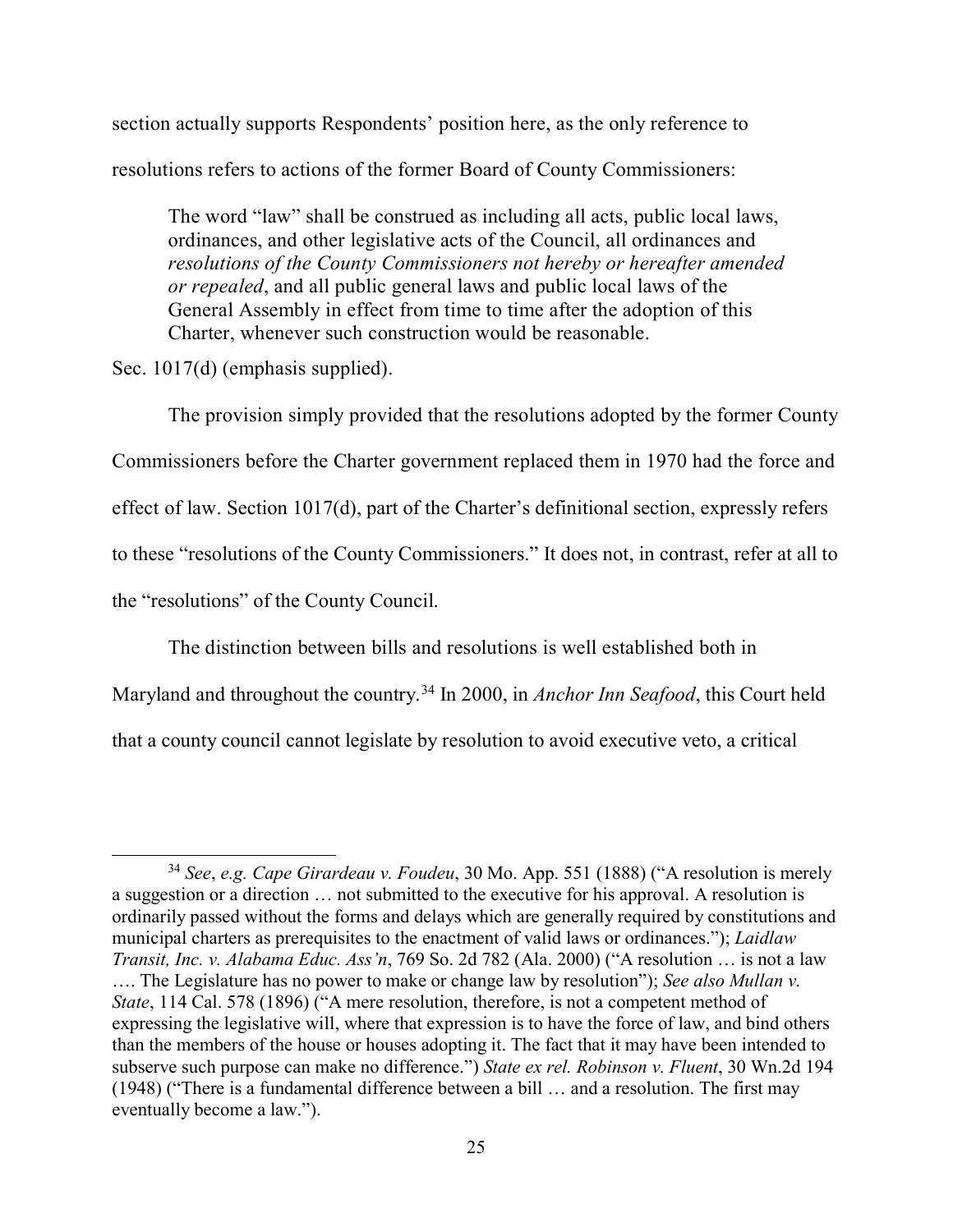component of the legislative process. *Montgomery County v. Anchor Inn Seafood Restaurant,* 374 Md. 327, 336, 822 A.2d 429, 434 (2000).

The Petitioner argues that the Council can act alone to adopt a new redistricting map, and rely on LG  $\S$  10-206(a)(1) in support, which provides that "[a] county council may pass any ordinance, resolution, or bylaw not inconsistent with State law that … may aid in executing and enforcing any power in this title[.]" But *Anchor Inn Seafood* and the cases cited in *Anchor Inn Seafood*, [35](#page-30-0) all but foreclose this argument. The grant of authority in LG § 10-101 *et. seq* is conferred on the county executive *and* the council together. *See* 374 Md. at 335-36. The fact that LG § 10-206(a)(1) speaks of the county council alone does not undercut the fact that legislative authority was granted to the council and the county executive together. *Id*.

Redistricting, the Supreme Court has said, is a purely "legislative function to be performed in accordance with the … prescriptions for lawmaking, which may include … the [executive] veto." *Arizona State Legislature v. Arizona Independent Redistricting Comm'n*, (*AIRC)* 576 U.S. 787 (2015). The importance of the veto process as part of the separation of powers cannot be overstated. Indeed, the Framers of the U.S. Constitution worried that a legislature may, like the Council did here, evade executive veto "by the simple expedient of calling a proposed law a 'resolution' or 'vote' rather than a 'bill.'" *INS v. Chadha*, 462 U.S. 919, 947-48 (1983) (quoting 2 M. Farrand, The Records of the Federal Convention of 1787, pp. 301-302 (1911)). As a result, Art. I, § 7, cl. 3 ("Every

<span id="page-30-0"></span> <sup>35</sup> *County Council of Harford County v. Maryland [Reclamation](https://advance.lexis.com/search/?pdmfid=1000516&crid=1ff77dbb-c0de-4535-a054-b745572b8fab&pdsearchterms=374+md+327&pdtypeofsearch=searchboxclick&pdsearchtype=SearchBox&pdstartin=&pdpsf=&pdqttype=and&pdquerytemplateid=&ecomp=5br5kkk&earg=pdsf&prid=9fa19daf-66ef-4139-bd97-a30afea2a152&srid=f1c4872f-3ac9-4040-a523-64406c1c936b) Associates,* <sup>328</sup> Md. 229, 614 A.2d. 78 [\(1992\);](https://advance.lexis.com/search/?pdmfid=1000516&crid=1ff77dbb-c0de-4535-a054-b745572b8fab&pdsearchterms=374+md+327&pdtypeofsearch=searchboxclick&pdsearchtype=SearchBox&pdstartin=&pdpsf=&pdqttype=and&pdquerytemplateid=&ecomp=5br5kkk&earg=pdsf&prid=9fa19daf-66ef-4139-bd97-a30afea2a152&srid=f1c4872f-3ac9-4040-a523-64406c1c936b) *[Barranca](https://advance.lexis.com/search/?pdmfid=1000516&crid=1ff77dbb-c0de-4535-a054-b745572b8fab&pdsearchterms=374+md+327&pdtypeofsearch=searchboxclick&pdsearchtype=SearchBox&pdstartin=&pdpsf=&pdqttype=and&pdquerytemplateid=&ecomp=5br5kkk&earg=pdsf&prid=9fa19daf-66ef-4139-bd97-a30afea2a152&srid=f1c4872f-3ac9-4040-a523-64406c1c936b) v. Prince George's County,* 264 Md. 562, 287 A.2d 286 (1972).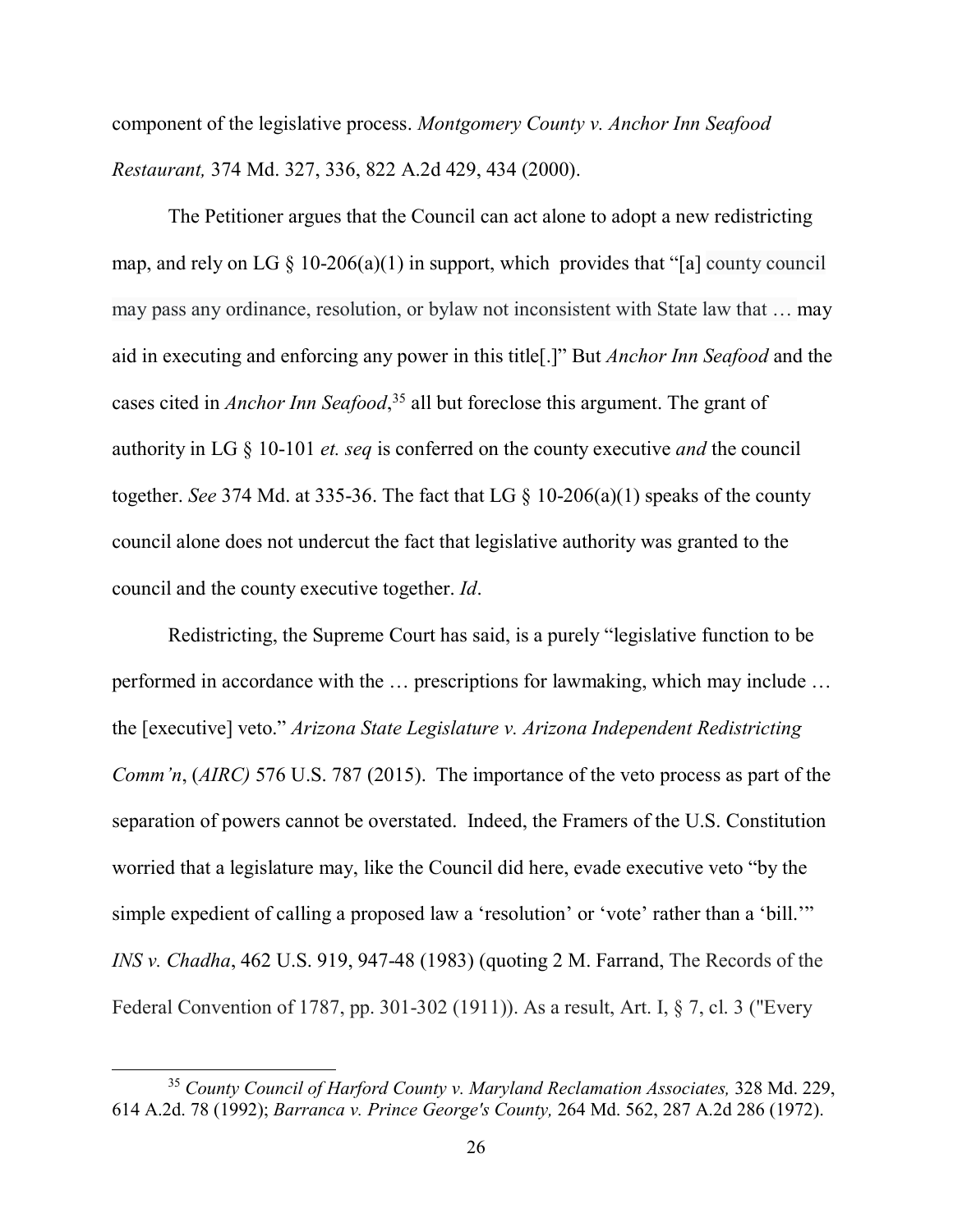Order, Resolution, or Vote to which the Concurrence of the Senate and House of Representatives may be necessary … shall be presented to the President [.]") was added to the Constitution. 2 Farrand 304-05.

## <span id="page-31-0"></span>**V. The Council's purported enactment of its own redistricting map was not merely administrative or "ministerial in character."**

The Council makes the remarkable assertion that the adoption of its own

redistricting map was simply a "ministerial" or "administrative act." It claims its

redistricting resolution was

ministerial in character and relating to the administrative business—i.e. the Council's legal obligation to implement and administer decennial redistricting based on US Census data as required by Section 305 of the Charter.

Pet. Br. at 18.

In support of this argument, the Council claims this action falls within the category of actions that are "ordinarily ministerial in character, and relating to the administrative business of the municipality." *Id*. (quoting *Kendall v. Howard County*, 431 Md. 590, 66 A.3d 684 (2013).

This claim is extraordinary. Redistricting impacts the most fundamental rights of citizenship, including the right to vote, and the right to fair representation. *See*, *e.g.*, *In re Legislative Districting*, 370 Md. 312, 219 (2002) (recognizing that fair apportionment "lies at the very heart of representative democracy); *AIRC*, 576 U.S. at 808 ("Redistricting involves lawmaking in its essential features and most important aspect."); *Rucho v. Common Cause*, 139 S.Ct. 2484, 2509 (2019) (Kagan, J., dissenting) ("[G]errymanders … deprive[ ] citizens of the most fundamental of their constitutional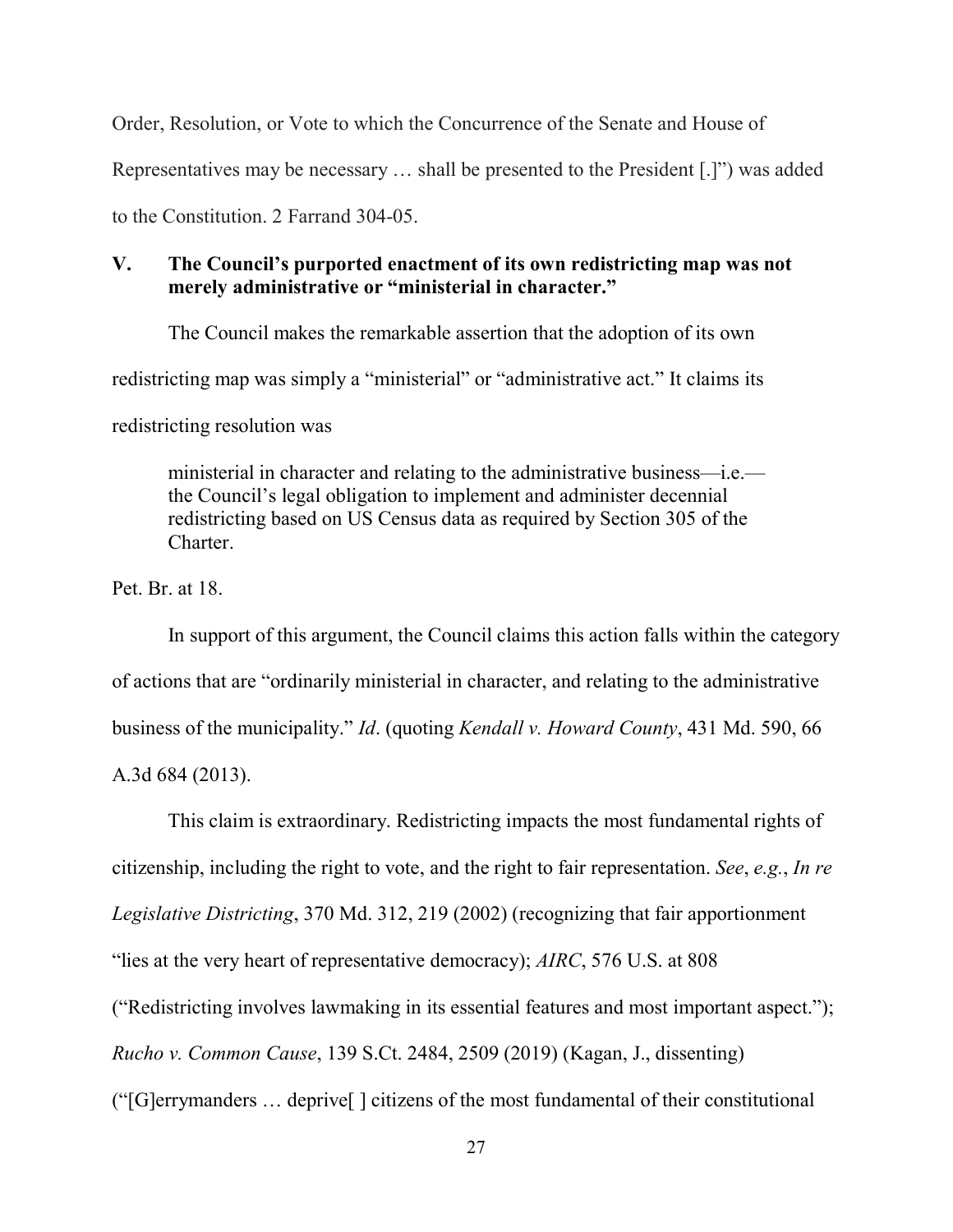rights: the rights to participate equally in the political process, to join with others to advance political beliefs, and to choose their political representatives.").

In this case, the Council impacted fundamental rights of the Respondents by dividing an historically African-American community, dividing the Old Town of College Park, and other infringing on other rights related to the political process described by some 150 opponents at the public hearing.<sup>[36](#page-32-0)</sup> It also impacts the fundamental right of citizens to petition their elected County Executive for a veto, and to oppose an override by their elected Council members.

There is nothing "merely" ministerial or administrative about the Council's action. In contrast, the appointment of the Commission and the "act of the Council" confirming that the Commission's plan had by inaction "become law" are indisputably ministerial and administrative and the proper subject of a resolution.

The Council knows that redistricting is no ministerial or administrative task because they have twice used bills to adopt its own plan and have never before used the vehicle of a resolution. *See* CB-184-1981; CB-64-2011. To the extent there is any ambiguity in CB-55-2012, it should be construed against the Council, drafters of this Charter amendment *See*, *e.g.*, *King v. Bankerd*, 303 Md. 98, 106, 492 A.2d 608, 612 (1985) ("[A]mbiguities in an instrument are resolved against the party who made it or

<span id="page-32-0"></span><sup>36</sup> The video of the public testimony—which lasted from 5:28 p.m. until 11:09 p.m.—is available at [https://princegeorgescountymd.granicus.com/MediaPlayer.php?view\\_id=2&clip\\_id=2143&meta](https://princegeorgescountymd.granicus.com/MediaPlayer.php?view_id=2&clip_id=2143&meta_id=326706)  $id = 326706.$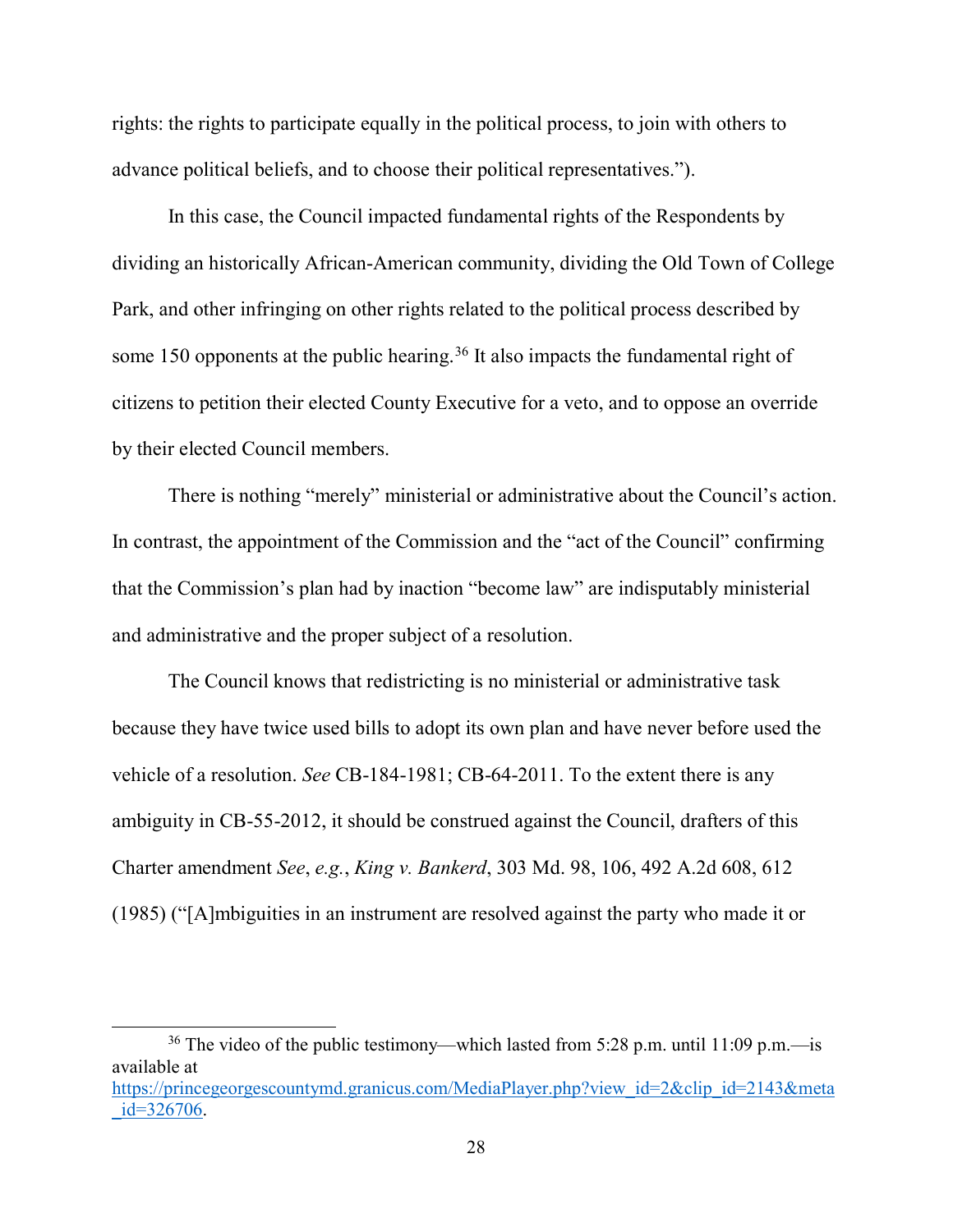caused it to be made, because that party had the better opportunity to understand and explain [its] meaning.").

This is especially true here. The Petitioner's construction of Section 305 impacts the fundamental rights of citizens to have fair representation, as well as an opportunity to petition the elected county executive for a veto of the Council's map. Courts liberally construe fundamental rights, and closely scrutinize any actions that impair the exercise of those rights. *See*, *e.g.*, *McKee v. Louisville*, 616 P.2d 969, 972 (Colo. 2000) ("This court has always liberally construed this fundamental right, and, concomitantly, we have viewed with the closest scrutiny and governmental action that has the effect of curtailing its free exercise."); *Cline v. Meis*, 905 P.2d 1072, 1077 (Ka. 1995) ("[S]tatutes which limit a fundamental right [should] be construed narrowly against such limitation[.]"). This Court has also recognized that where more than one construction of a Charter provision is possible, the Court "must adopt the construction that avoids conflict with the Maryland Constitution." *Maryland State Administrative Bd. of Election Laws v. Talbot Cnty*., 316 Md. 332, 346-47, 558 A.2d 724, 731 (1988). Here, it is the Council's construction of Section 305 that results in conflict.

The executive veto exists, in part, as a check on legislative excess. *See*, *e.g*. *Pocket Veto Case*, 279 U.S. 655, 677-78 (1929) (the veto power empowers the executive to "guard[ ] against ill-considered an unwise legislation[.]"); *INS v. Chadha*, 462 U.S. 919, 947-48 (1983) ("The President's role in the lawmaking process also reflects the Framers' careful effort to check whatever propensity a particular Congress might have to enact oppressive, improvident, or ill-considered measures.").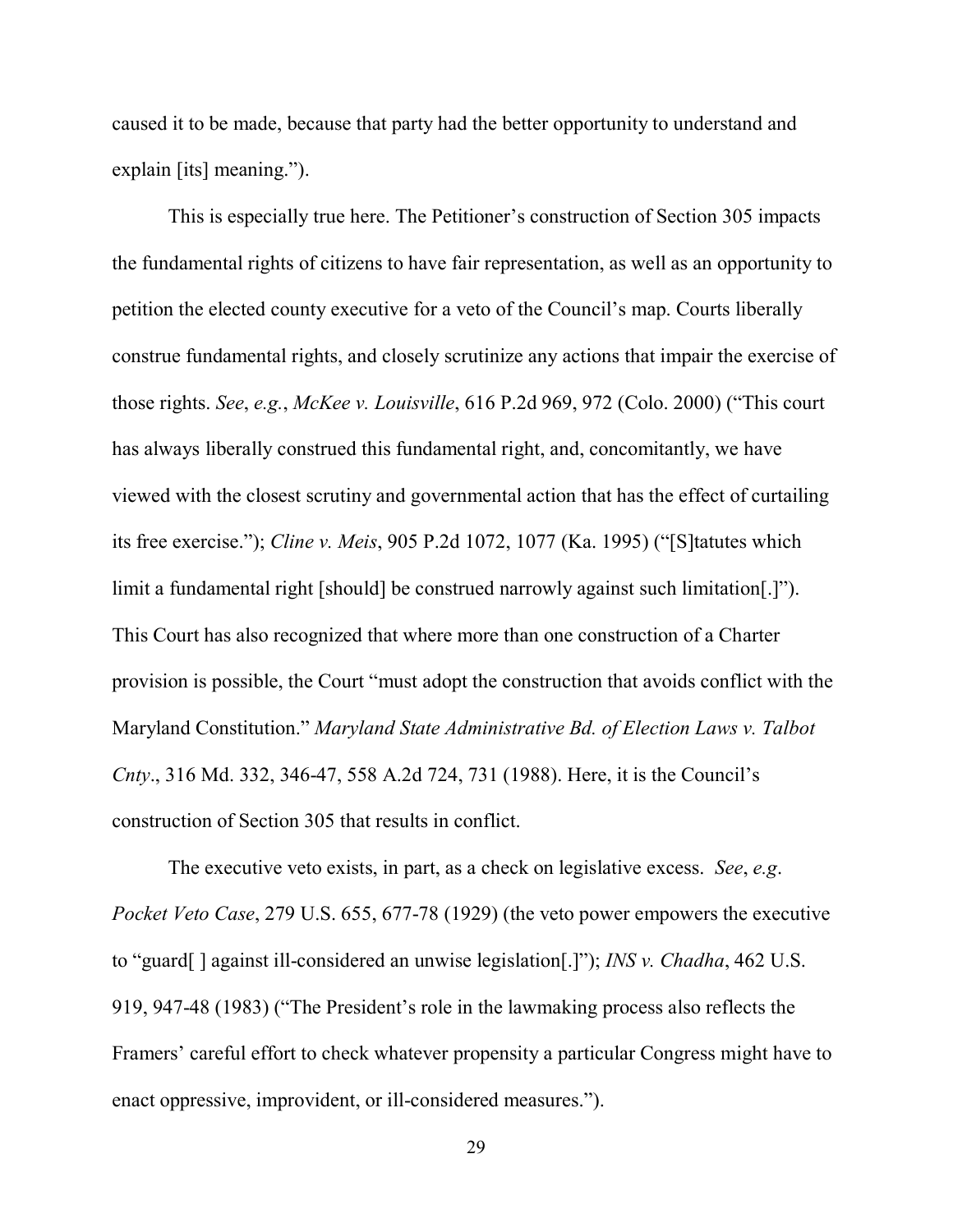The presentation requirement in Section 317 provides the public an opportunity to petition the executive for a veto, and allows executive to review the legislation and the public reaction to it, and use the veto accordingly.[37](#page-34-1)

Here, the Council here tossed aside not only the Commission's plan, but the County Executive's veto. It can certainly do the former, but must do so by passing a law that is presented to the County Executive.

#### **CONCLUSION**

<span id="page-34-0"></span>Here, the Council needed a bill, not a resolution, to adopt its own redistricting plan. The trial court correctly interpreted the Charter and should be affirmed for the foregoing reasons.

Respectfully submitted,

By: /s/ Timothy F. Maloney

Timothy F. Maloney (CPF 8606010245) Samuel P. Morse (CPF 2012180120) JOSEPH, GREENWALD & LAAKE, P.A. 6404 Ivy Lane, Suite 400 Greenbelt, Maryland 20770 P: 301-220-2200 E: [tmaloney@jgllaw.com](mailto:tmaloney@jgllaw.com) E: [smorse@jgllaw.com](mailto:smorse@jgllaw.com) *Counsel for Respondents*

By:/s/ Matthew G. Sawyer

<span id="page-34-1"></span> <sup>37</sup> *See*, *e.g.*, *Mandel v. O'Hara*, 320 Md. 103, 127 (1990) ("The mayor's veto, like the veto of the President or a state governor, is undeniably a part of the legislative process. It differs only in that it takes place on the local level. When the mayor exercises his veto power, it constitutes the policy-making decision of an individual elected official. It is as much an exercise of legislative decision-making as is the vote of a member of Congress, a state legislator, or a city councilman."); *Office of the Governor v. Washington Post Co.*, 360. Md. 520, 571 (2000) (explaining that the veto power exists to "guard against encroachment of the Legislative Department upon the co-ordinate Executive and Judicial Department.").